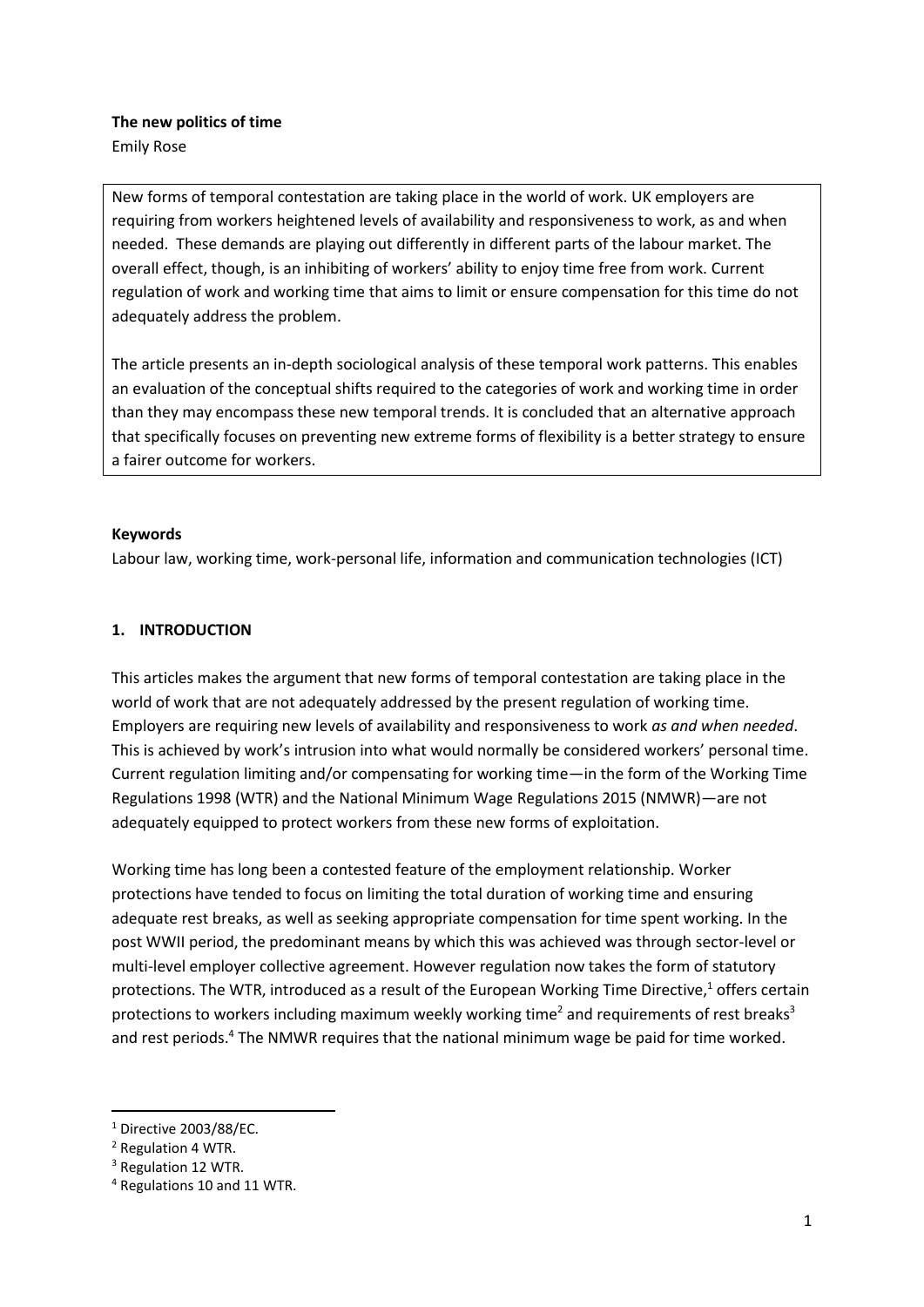Implicit in this approach is an assumed clear-cut binary division between working time and personal, non-work time. Recent drives towards the temporal flexibility of work pose a challenge to this view. It has been claimed that the temporal flexibility of work, which is facilitated through various means, such as the increased reliance on information and communication technologies (ICTs) and nonstandard work arrangements, can benefit both employers and workers.<sup>5</sup> However, others have identified that this blurring of working time and non-work time is at the forefront of work exploitation.<sup>6</sup> These developments necessitate a rethink of present provisions.

This article presents a sociological analysis of the present working time practices of two groups of workers in different positions in the UK's bifurcated labour market. The first group are those in higher-skilled knowledge based roles. These workers can be expected to be sensitive to emerging work demands and proactively respond to these outside of standard hours, even when located at home or otherwise away from work. Higher-skilled knowledge workers have been referred to as 'third generation' teleworkers, $7$  that is, workers who rely on internet enabled devices such as smartphones and tablet computers that facilitate work to be undertaken anywhere, including outside of the office. While these workers will conduct most work in the office or other formal places of work, working outside of these locations is also embedded in the way they work, although the practice of which is not typically formally agreed upon with the employer. Data from the Sixth European Working Conditions Survey<sup>8</sup> (collected in 2015) reveals that much of the working time of this group is spent over and above normal working hours and outside of formal work arrangements.<sup>9</sup>

The second group of workers considered in this article are those in lower-skilled service sector positions. Here, the requirement to be available for work as and when needed manifests itself slightly differently. These workers are often expected to accept and positively respond to everchanging times of work, even when the details of which are given at short or no notice. Such requirements can occur for workers on permanent (open-ended and with fixed numbers of hours) contracts.<sup>10</sup> However, they are increasingly achieved through engaging workers on non-standard or atypical work arrangements. The use of zero-hours contracts, for example, which are predominantly used for workers in lower-skilled service sector positions, has risen dramatically in recent years.<sup>11</sup>

<sup>5</sup> BIS, *Modern Workplaces Consultation – Government Response on Flexible Working* (London, November 2012).

<sup>6</sup> S. Fredman, *Women at Work: The Broken Promise of Flexicurity* 33 ILJ 2 (2004); E. Genin, *Proposal for a Theoretical Framework for the Analysis of Time Porosity* 32 IJCLLIR 280 (2016); G. Vallée and D. Gesualdi-Fecteau, *Setting the Temporal Boundaries of Work: An Empirical Study of the Nature and Scope of Labour Law Protections* 32 ILCLLIR 344 (2016).

<sup>7</sup> J. C. Messenger and L. Gschwind, *Three Generations of Telework: New ICTs and the (R)evolution From Home Office to Virtual Office* 31 New Technology, Work and Employment 195 (2016).

<sup>8</sup> Eurofound and the International Labour Office, *Working Anytime, Anywhere: The Effects on the World of Work* (Publications Office of the European Union and the International Labour Office 2017).

<sup>9</sup> The research identified a group of workers—defined as T/ICTM (teleworkers/ICT-mobile workers)—that used ICTs, such as smartphones, tablets, laptops and/or desktop computers, for work that is performed outside the employer's premises. The survey estimated that 26% of UK workers fit this category of workers.

<sup>10</sup> J. Rubery and S. Horrell, *The 'New Competition' and Working Time* 3 Human Resource Management Journal 1 (1992); J. Rubery, K. Ward, D. Grimshaw and H. Beynon, *Working Time, Industrial Relations and the Employment Relationship* 14 Time & Society 89 (2005).

<sup>11</sup> Office for National Statistics, *Contracts That Do Not Guarantee a Minimum Number of Hours: September 2016* at

[www.ons.gov.uk/employmentandlabourmarket/peopleinwork/earningsandworkinghours/articles/contractsth](http://www.ons.gov.uk/employmentandlabourmarket/peopleinwork/earningsandworkinghours/articles/contractsthatdonotguaranteeaminimumnumberofhours/september2016)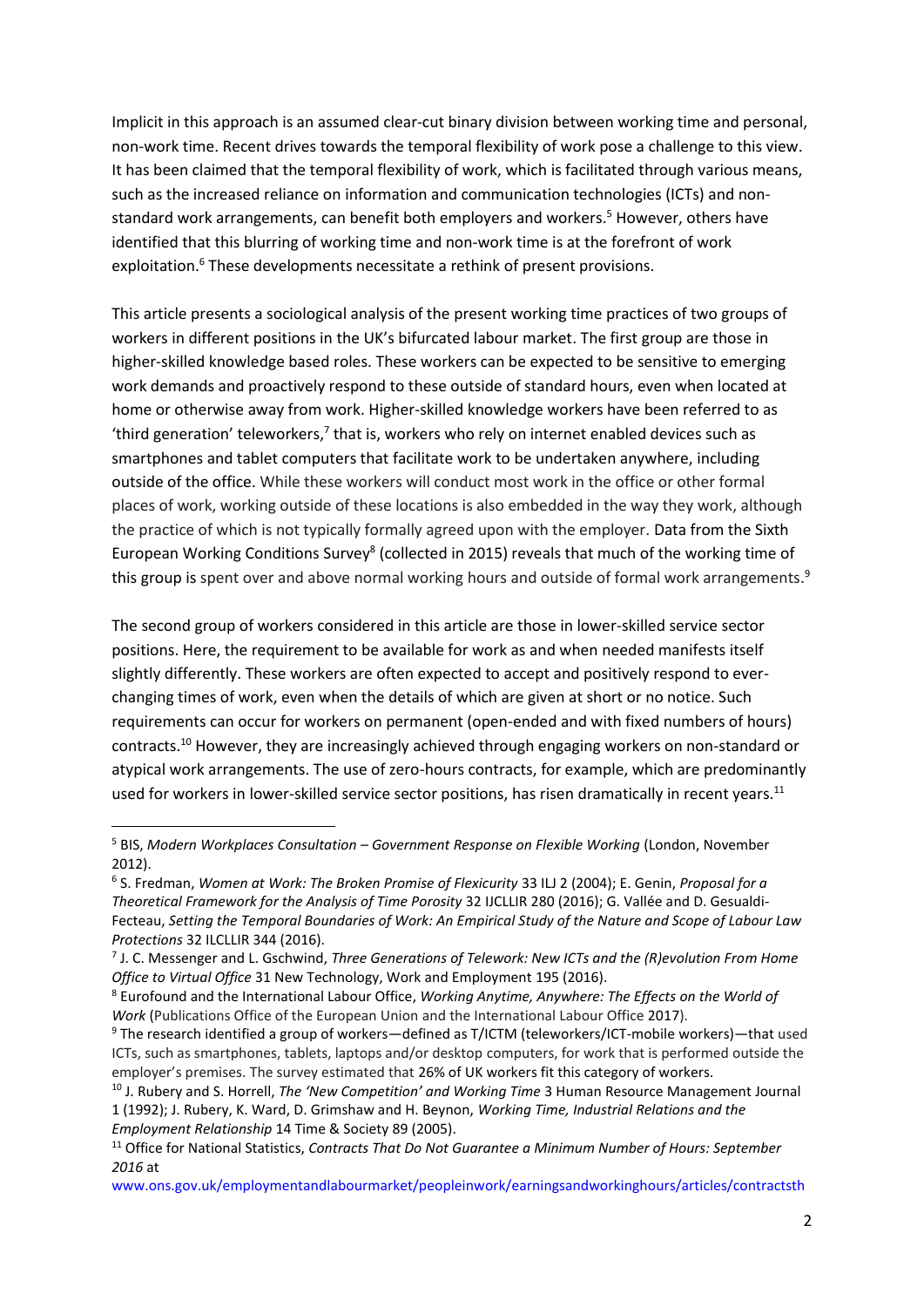I begin my sociological analysis, in section 2, by outlining *why* employers now require workers to be available and responsive to work as and when needed. My approach here is to consider the way that employers hope to achieve value from their workers. The broader context of global capitalism and neo-liberal government policies play a key role in the emerging temporality desired by employers. Also critical is the role of ICT; in the forms of production now utilised by employers and the expected role of workers in the productive process.

In section 3, I further consider the active role of employers; this time by analysing *how* it is that they are getting workers to demonstrate the new desired temporal practices. My theoretical focus here is on the normative effect of biopower and on market discipline. Biopower is a Foucauldian notion<sup>12</sup> that reveals power as operating not in a direct constraining manner, but rather by means of guiding the actions and choices of individuals. Employers attempt to align the values and attributes deemed necessary to the organisation's success to the worker's own through cultural change and the blurring of the distinctions between workers' professional and personal selves. Entrepreneurialism and management of risk are key motifs. The emphasis on market success (or indeed economic vulnerability) can take on more direct forms of managerial control through exploitation of workers' continued reliance to paid employment. This can be particularly the case for workers in lower-skilled service sector positions.

Section 4 details the implications for workers of these temporal practices requiring heightened levels of availability and responsiveness to work *as and when needed*. The intrusion of work into workers' personal time and the effect of this becomes apparent. For higher-skilled knowledge workers the almost pervasive presence of mediated communications is keenly felt. However, it is the perceived relationship workers have to their job roles that is critical to the way that workers respond to such mediated communications. ICTs also connect workers in lower-skilled service sector positions to their job roles. However, given that these workers can, typically, only undertake their jobs in formal locations of work and not at home, it is rather the variability and unpredictability of work times that proves problematic.

This sociological account of present working time practices enables me to engage in an original, theoretically and empirically informed, assessment of the utility of the present regulation of working time (section 5). Here, I consider the likely applicability of the WTR and the NMWR to protect and/or compensate workers for these new forms of temporal practices. It becomes clear that the present regulation of working time is inadequate to limit and/or compensate workers for these temporal trends. The article concludes, in section 6, by reflecting on the potential way forward to counter this situation. It examines the potential for extending the concepts of 'working time' and 'work' underpinning the WTR and NMWR to better assist workers and other alternative approaches.

### **2. CONTEMPORARY CAPITALISM, TIME AND VALUE**

**.** 

<sup>12</sup> M. Foucault, *The Birth of Biopolitics: Lectures at the Collège de France 1978-1979* (Palgrave Macmillan 2010).

[atdonotguaranteeaminimumnumberofhours/september2016](http://www.ons.gov.uk/employmentandlabourmarket/peopleinwork/earningsandworkinghours/articles/contractsthatdonotguaranteeaminimumnumberofhours/september2016) (unless otherwise stated, all URLs were last accessed 6 June 2018).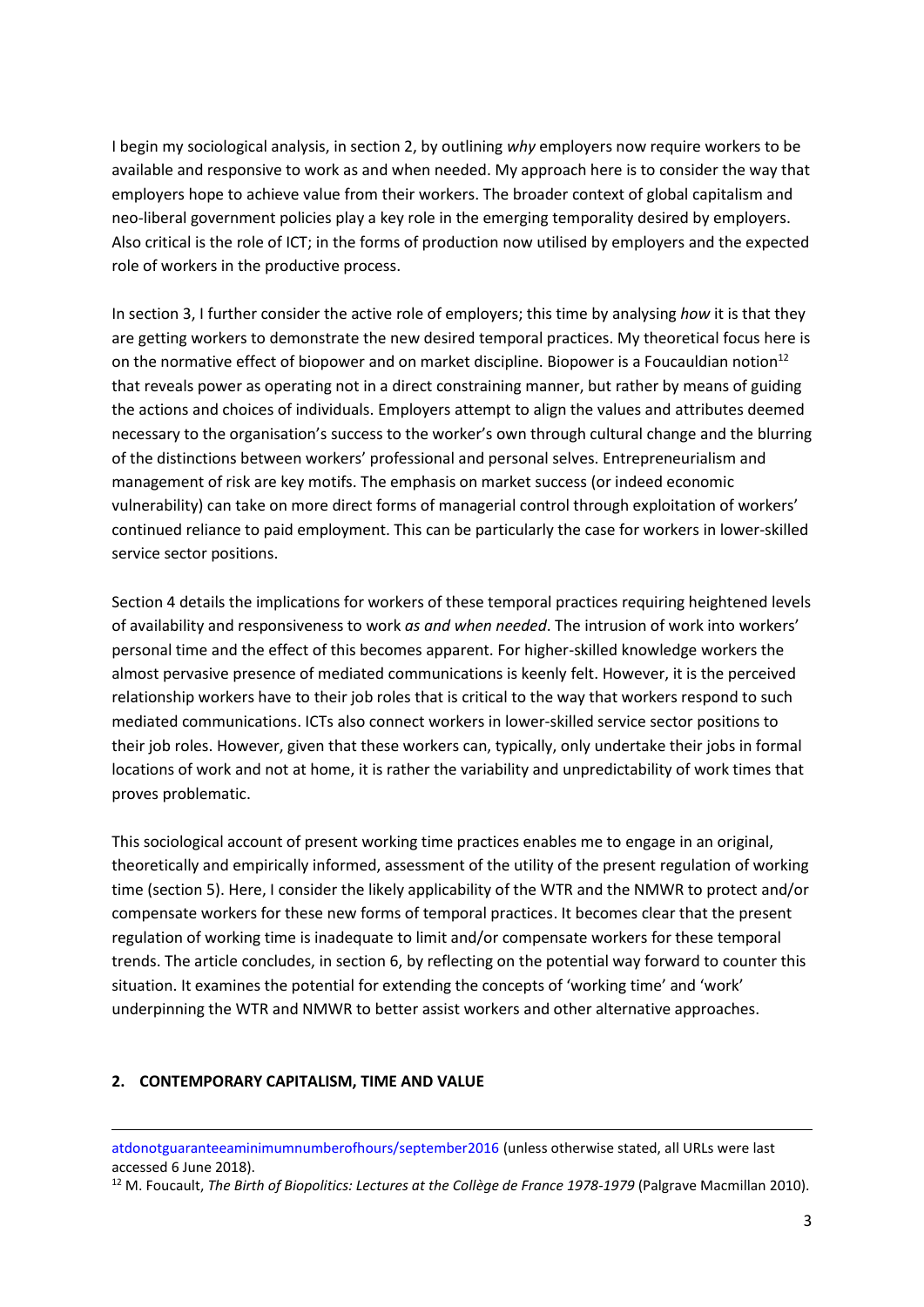This article claims that employers are requiring from workers new levels of availability and responsiveness to work *as and when needed*. Here, I address why this is so. I focus on the way that employers can achieve value from their workers in present market conditions.

The job roles of many high-skilled knowledge workers are highly dependent on the flow of knowledge and ideas through interconnected networks.<sup>13</sup> Timely responsiveness to such communications is a key way in which these workers can contribute to the profitability of an employing organisation.<sup>14</sup> Such communication is not necessarily limited to standard work times. Indeed, the very organisation of work may mean that the flow of work continues far beyond this. ICTs facilitate workers' ability to undertake work *at any time* and in almost any location. But more than this, ICTs can act as a substitute for workers' availability through their various messaging storage systems.<sup>15</sup> A colleague or client can make contact with the worker via an ICT at any time. This message is stored and ready for receipt and response by the worker as soon as the worker checks his or her device. There is no need to stop or restrict communication with the worker for any reason, not least due to the time of their standard work hours. What is deemed to be 'timely' engagement with this communication is effectively driven by the needs of the employing organisation itself.

There are many drivers to encourage high-skilled knowledge workers to engage in mediated communication flows and other forms of work outside of standard work times. The broader context of the highly competitive state of global capitalism is critical here. UK employing organisations need to compete with producers in other countries that have large pools of readily available labour that can be utilised at lower rates of pay and with fewer labour protections. New models of production have emerged that take advantage of these price differentials. Many UK employing organisations are now involved in distributed production and various outsourcing and other contractual arrangements with entities in different geographical locations. Employing organisations also now rely on having much closer connections with market conditions. This means having greater understanding and knowledge of changing consumer demands and, indeed, influencing and creating desires for newly developed products and services.<sup>16</sup> Equally critical is the need for fast and effective decision-making to adapt to changes in the marketplace.<sup>17</sup> Shocks and change are more frequent in the globally interconnected environment.

Against this backdrop, it can be seen that timely communication responses are critical. This is the case for global production processes and service delivery that takes place 24 hours a day across multiple time-zones. It is also necessary in new methods of organisation, such as just-in-time inventory flows.<sup>18</sup> Team based production processes, such as those often used in technical, problemsolving or creative tasks, require the timely flow of communication between members to ensure the

<sup>13</sup> M. Castells, *The Rise of the Network Society* (Blackwell 1996).

<sup>14</sup> D. Harvey, *The Condition of Postmodernity* (Blackwell 1989).

<sup>15</sup> H. Nowotny, *Time: Modern and Postmodern Experience* (Polity Press 1994).

<sup>16</sup> *Ibid*.; M. Lazzarato, *Immaterial Labor* in *Radical Thought in Italy: A Potential Politics* (P. Virno and M. Hardt eds, University of Minnesota Press 1996).

<sup>17</sup> Harvey, *supra* n. 14.

<sup>18</sup> *Ibid*.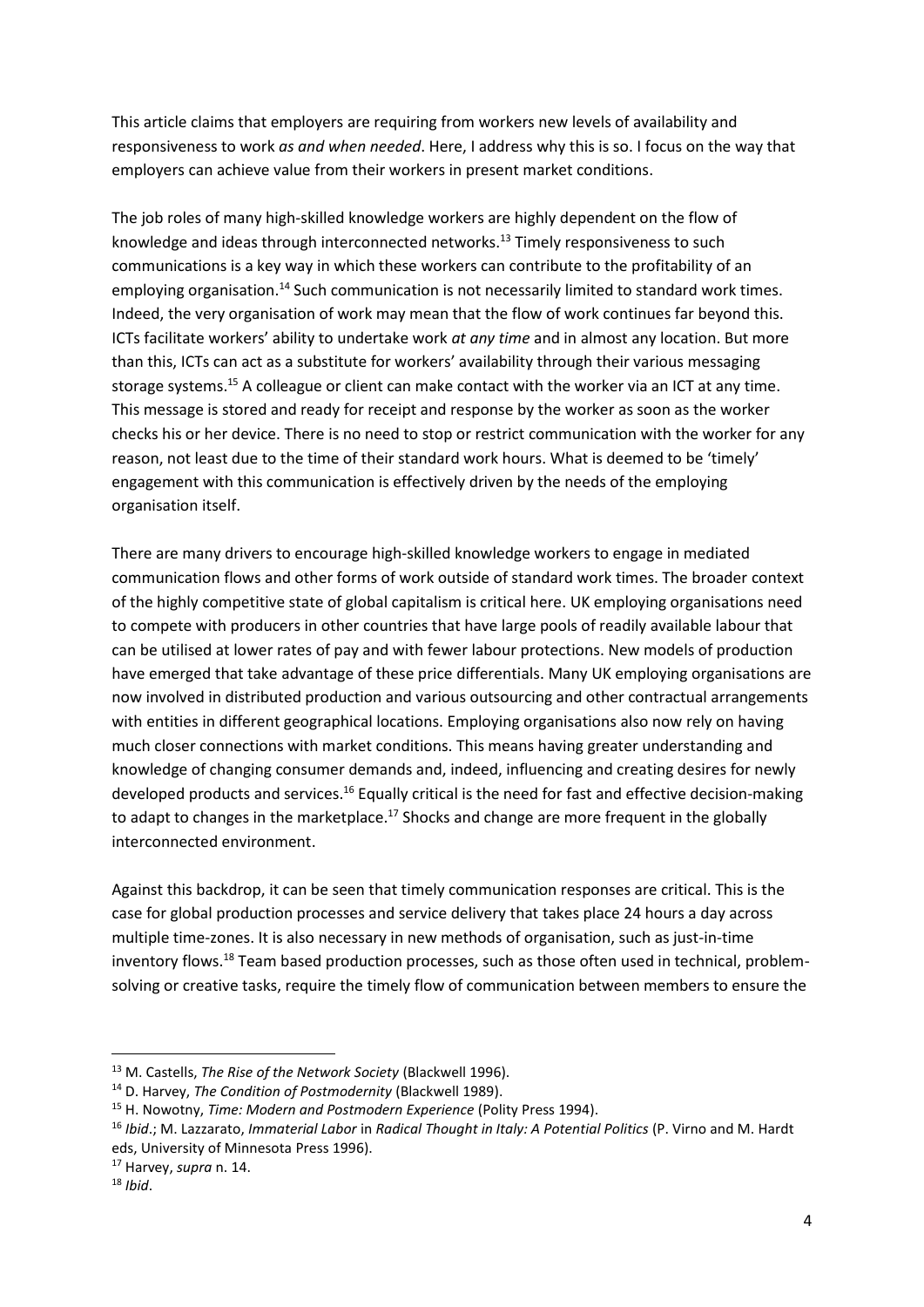continual development of the work.<sup>19</sup> Efficiency is achieved when team members are on top of this flow of information and can contribute their ideas of views into the latest developments and are not held up by delays in waiting for input from those with particular technical skills or other decisionmaking capabilities. Some employing organisations may face demands from business customers to fit in with their timeframes and temporal demands.<sup>20</sup> Power relations between these organisations are a critical factor here. Others, who have greater control over production or service delivery, will need to consider temporal factors regarding the marketing of a product or service, the influencing of tastes and of fashions, the creation of particular niches, and the decision regarding the 'right' moment for release.<sup>21</sup>

For workers in lower-skilled service sector positions, a key means by which they are temporally organised in order to contribute to profit generation is to more closely align the supply of labour with the demand for that labour.<sup>22</sup> These efforts by employers to reduce the cost of idle or underutilised worker time must be viewed in the context of a reduction of state funding for the provision of many services and stagnating consumer purchase power. Empirical data reveals that this scheduling to demand can happen in real time, with workers being sent home at the start of or half way through a shift with no pay.<sup>23</sup> Last minute changes to schedules have also been commonly observed.<sup>24</sup>

At noted in section 1, employers can require workers to work as and when needed whilst on permanent (open-ended and with fixed numbers of hours) contracts.<sup>25</sup> But employers also often achieve this temporal flexibility of aligning the supply of labour with demand by using atypical work arrangements. The benefits for employers of this approach are many and include the ability to call on an available pool of workers as work demands rise and fall and reduced employment obligations to these workers, such as maternity leave or redundancy payments.<sup>26</sup>

Again, the use of ICTs is important in effecting the temporal organisation of workers whereby working time aligns with work demand. ICTs provide a key means through which employers communicate with workers about the availability or requirement of work. It is assumed that workers are contactable through these devices, being both available and responsive to new communications and updates—often during their personal, non-work time. However, unlike those in knowledge work roles, lower-skilled service workers typically need to go to their formal place of work to engage in their jobs.

<sup>19</sup> R. Batt and V. Doellgast, *Groups, Teams, and the Division of Labor: Interdisciplinary Perspectives on the Organization of Work* in *The Oxford Handbook of Work and Organisation* (S. Ackroyd, R. Batt, P Thompson, and P.S. Tolbert eds, OUP 2005).

<sup>20</sup> Rubery and Horrell, *supra* n. 10.

<sup>21</sup> Nowotny, *supra* n. 15, Harvey, *supra* n. 14*.*

<sup>22</sup> Rubery, Ward, Grimshaw and Beynon, *supra* n. 10. This article also notes other temporal changes including the expansion of 'standard hours' so that compensatory pay is not required and a general reduction in hours (bringing about an intensification of work).

<sup>23</sup> TUC, *The Decent Jobs Deficit* (Trade Union Congress, 2015).

<sup>24</sup> *Ibid.*

<sup>25</sup> Rubery and Horrell, *supra* n. 10; Rubery, Ward, Grimshaw and Beynon, *supra* n. 10.

<sup>26</sup> *Ibid,* M. Pennycook, G. Cory, V. Alakeson, *A Matter of time: The Rise of Zero-hours Contracts* (Resolution Foundation 2013).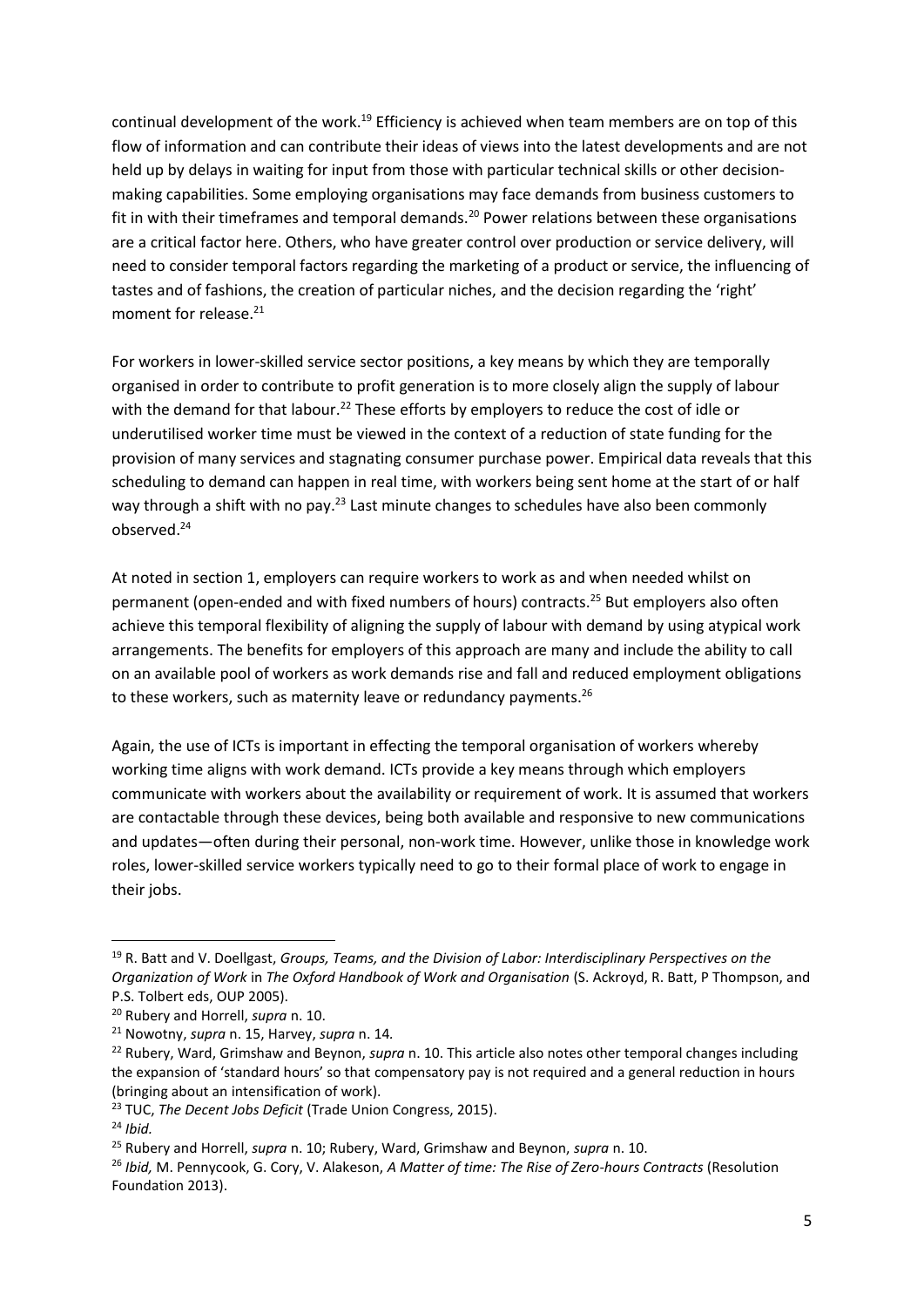### **3. EMPLOYER MANAGEMENT OF NEW TEMPORAL PRACTICES**

How is it that employers are able to get workers to demonstrate temporal practices of availability and responsiveness to work as and when needed? In section 1, it was noted that workers in higherskilled roles who use ICTs to undertake work outside of standard places of work do not typically have formal contractual arrangements outlining specific obligations in this regard. Rather they appear to be informal practices. For workers in lower-skilled roles, many are on atypical contracts where they can turn down offers of work from their employer, that is, reject some of the variable hours if they do not wish to work this way. Despite this, workers in both higher and lower-skilled roles often demonstrate flexibility in working times that meet the needs of the employing organisation.

In this section I demonstrate that employers are very active in asserting power over workers to influence these temporal patterns of work. I highlight two key forms of managerial control—both of which have a normative effect on workers' behaviour, including their temporal practices. First I consider Foucault's conception of biopower $^{27}$  as a theoretical basis upon which to understand how employers have sought to shape the working times of workers in recent decades. Second I consider the more coercive approach of economic rationalisation and the disciplining power of the market. These approaches can work in tandem or one may be the dominant form adopted by an employer.

Biopower does not seek to overtly constrain human action or require individuals to act in particular ways. Instead, it consists in guiding the possible courses of action taken by workers.<sup>28</sup> Workers are turned into 'subjects' through which power can operate. Employing organisations seek to create work cultures in which certain values and attributes are promoted and rewarded. Workers are encouraged to take these on board as their own and put them into practice through the way that they work. Economic security and risk are key motifs.<sup>29</sup> The self becomes its own enterprise; notions of economic rationality and cost-benefit analysis guide choices and decision making. Beyond cultural change, which has limits in its effectiveness to bring about the new desired work time discipline,<sup>30</sup> biopower can also be identified in managerial strategies that encouraged workers to 'be yourself' at work.<sup>31</sup> The goal here is to bring about an alignment of the worker's work and personal selves<sup>32</sup>—a process which lays the foundations for a temporal blurring of work and personal life.

This form of power must be viewed within the broader context of neo-liberal governance.<sup>33</sup> The UK policy agenda in recent decades has encouraged the values of entrepreneurialism, competition and

<sup>27</sup> *See especially* Foucault, *supra* n. 12, but also N. Rose, *Governing the Soul: The Shaping of the Private Self*  (Routledge 1990), P. du Gay, *Consumption and Identity at Work* (Sage 1996) and P. Flemming, *Review Article: When 'Life Itself' Goes to Work: Reviewing Shifts in Organizational Life through the Lens of Biopower* 67 Human Relations 875 (2014).

<sup>28</sup> Foucault, *supra* n. 12.

<sup>29</sup> Flemming, *supra* n. 27.

<sup>30</sup> P. Thompson and D. van den Broek, *Managerial Control and Workplace Regimes: An Introduction*, 24(3) Work Employment and Society: 1 (2010).

<sup>31</sup> Flemming, *supra* n. 27.

<sup>32</sup> P. Fleming and A. Sturdy, *Being Yourself in the Electronic Sweatshop: New Forms of Normative Control* , 64(2) Human Relations 177 (2011); A. Gorz, *Immaterial* (Seagull Books 2010)

<sup>33</sup> Foucault, *supra* n. 12, M. Foucault, *The Subject and Power* 8 Critical Inquiry 777 (1982).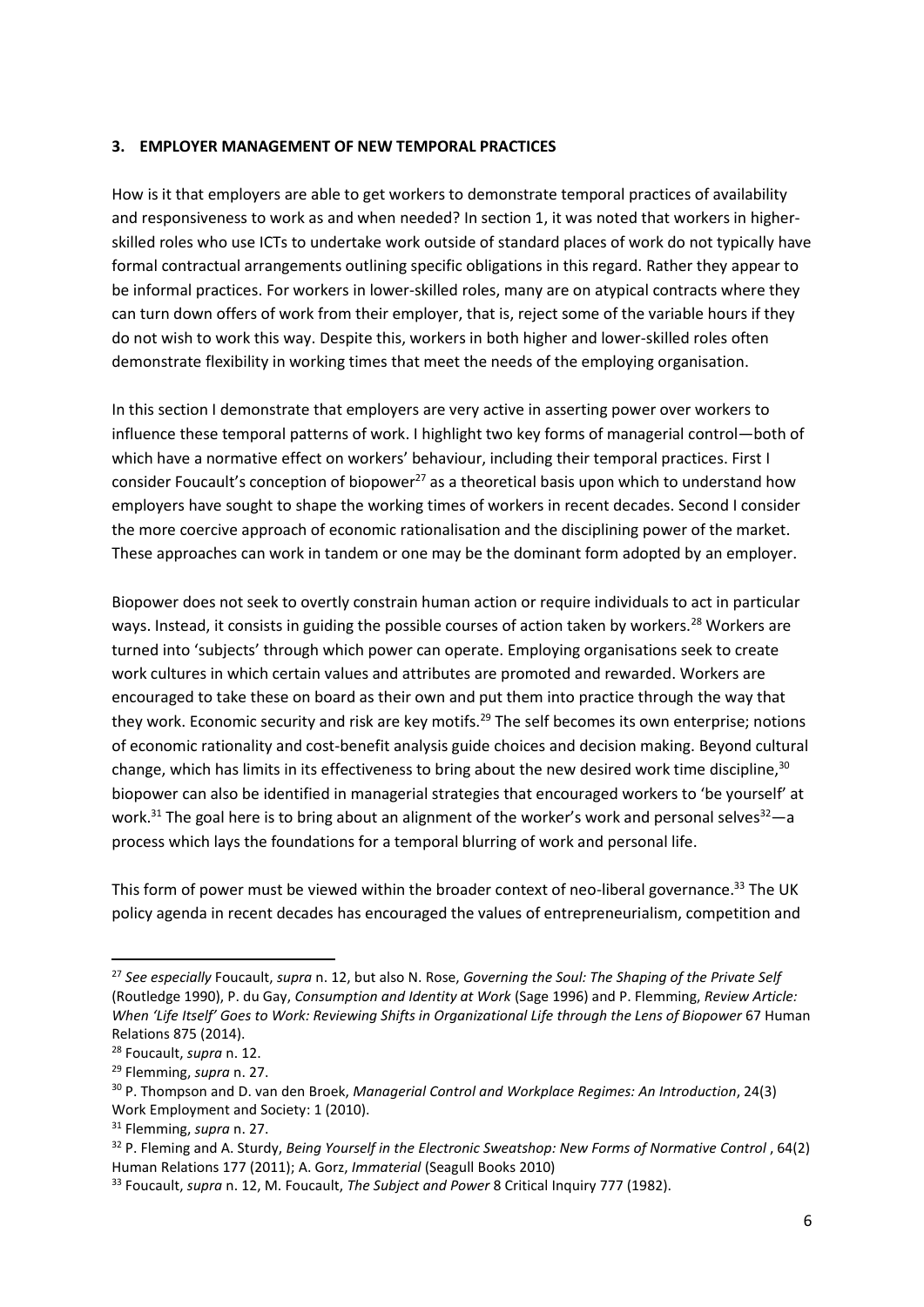self-responsibility. Workers, once viewed as in need of particular protections given their class disadvantages, are now reconceptualised as equally able to participate in the dynamic of competition and participate in an enterprise society.<sup>34</sup> Moral value is attributed to those who contribute to the economy through their participation in the paid labour market. Those who do not effectively become demonized as 'skivers'<sup>35</sup> and subject to the sometimes punitive social welfare practices such as fit for work tests and benefit sanctioning.<sup>36</sup> There is a mirroring, then, between these values, goals and ways of living and those encouraged by employing organisations.

Empirical evidence reveals that a form of biopower has been utilised by UK managers from at least the 1980s onwards.<sup>37</sup> Nikolas Rose mapped the changing work cultures in a range of organisations. He demonstrated how the workplace came to be perceived as a rewarding environment both personally and socially for workers,<sup>38</sup> as well as a means of self-fulfilment.<sup>39</sup> New visions of what it meant to be a successful worker emerged—an enduring theme being that workers could operate in ways that made them entrepreneurs of themselves.<sup>40</sup> Similarly, du Gay's investigation of UK retailers during the latter part of the 1980s and early 1990s demonstrated how employers sought to enhance productivity and creative innovation through the 'active engagement of "self-actualizing" impulses of all the organization's members.<sup>'41</sup> Workers were encouraged to develop a new sense of ownership and responsibility for the economic success of these enterprises. For example, a manager working in a national department store talked of feeling as if the store is '*my* shop … it's *mine*. And I want it to take money, and I want it to look good.<sup>'42</sup> Such cultural shifts influenced temporal practices by encouraging workers to complete work necessary for the organisation's success, even beyond standard hours.<sup>43</sup>

More recent empirical evidence of biopower can be seen in managerial strategies emphasising an alignment of the self with one's work. Gregg's study of media and IT employees demonstrates how a lack of a boundary between professional and personal selves can render thoughts of location and time—typically key measures of whether 'on the job' or not—secondary considerations when faced with excessive workloads.<sup>44</sup> Here, workers continued to undertake work tasks in 'personal time' because they felt the work needed to be done. Similarly, Brannen's study of the UK banking sector observed a blurring of boundaries between work and personal life. In describing a female call centre supervisor who frequently took work home in the evening, Brannen noted that such practices emerged as a result of management practices that focused on empowering and regulating the self.

<sup>34</sup> Foucault, *supra* n. 12*.*

<sup>35</sup> Z Williams, 'Skivers v Strivers: The Argument that Pollutes People's Minds' *The Guardian*, Wednesday 9 January 2013, at [www.theguardian.com/politics/2013/jan/09/skivers-v-strivers-argument-pollutes.](http://www.theguardian.com/politics/2013/jan/09/skivers-v-strivers-argument-pollutes) <sup>36</sup> Citizens Advice Scotland, *Sanctioned: What Benefit?* (2014) at

[<sup>&</sup>lt;http://www.cas.org.uk/system/files/publications/Sanctioned%20What%20benefit.pdf>](http://www.cas.org.uk/system/files/publications/Sanctioned%20What%20benefit.pdf); D. Webster, *Jobseeker's Allowance Sanctions and Disallowances* 233 *Working Brief* 6 (2013).

<sup>37</sup> Rose, *supra* n. 27.

<sup>38</sup> Rose, *supra* n. 27.

<sup>39</sup> P. Heelas, *Work Ethics, Soft Capitalism and the 'Turn to Life'* in *Cultural Economy* (P. du Gay and M. Pryke eds, Sage 2002).

<sup>40</sup> Rose, *supra* n. 27, du Gay, *supra* n. 27*.*

<sup>41</sup> du Gay, *supra* n. 27, at 119.

<sup>42</sup> du Gay, *supra* n. 27*,* at 164.

<sup>43</sup> du Gay, *supra* n. 27.

<sup>44</sup> M. Gregg, *Work's Intimacy* (Polity Press 2011)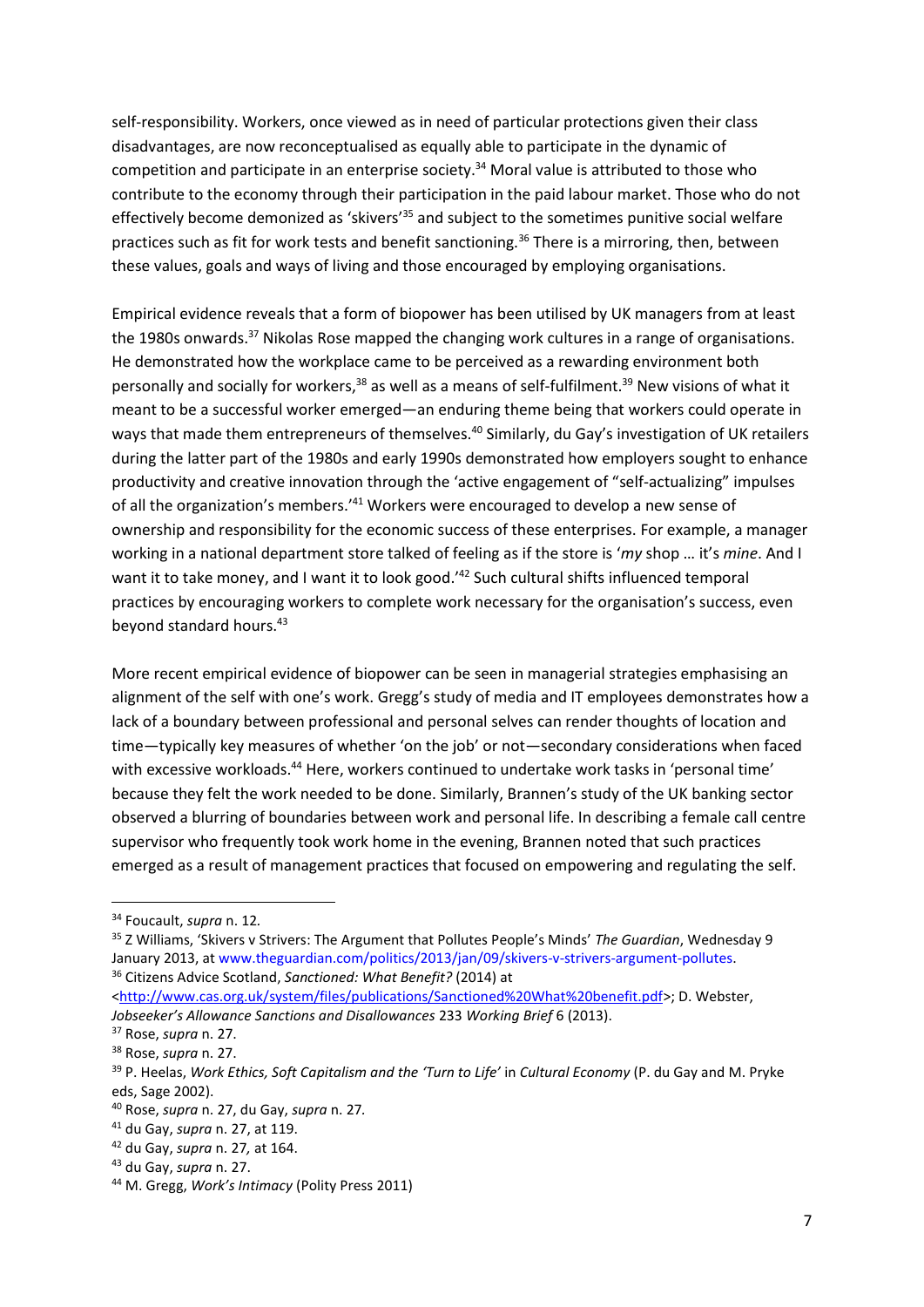She observed that: 'These bring a semblance of autonomy to employees—about where and when to work—that is designed to increase productivity.'<sup>45</sup> Other strategies to induce work into personal times include structuring work organisation into teams, which brought about a form of peer pressure to get work done,<sup>46</sup> and managing work through targets or outputs.<sup>47</sup> The notion of the entrepreneurial and responsible self was present in all of these examples.

Beyond these forms of biopower, though, is the disciplining power of the market—something that has become stronger since the recession beginning 2008—which also acts as a powerful form of managerial control. Empirical evidence reveals that reference to the needs of the 'market' is being used as a means of shifting worker perceptions regarding the need to be temporally flexible.<sup>48</sup> Here the employer attempts to persuade by suggesting there is limited or no choice regarding worker flexibility if the organisation is to remain economically competitive. This form of managerial control appears to be more prevalent amongst lower-skilled service sector workers.

Workers' own economic vulnerability is also exploited by some managers of workers in lower-skilled positions on atypical work arrangements such as zero-hours contracts. Empirical studies have highlighted the coercive practice of 'zeroing-down,'<sup>49</sup> which involves the reduction or even stopping of the offer of work to particular workers. It is used as a management tool to express dissatisfaction with the behaviour, attitude or comments made by workers, such as those who turn down work offered to them, despite their being contractually entitled to do so. Of these practices, workers observe: 50

In reality there is not much flexibility because if you ever turn down hours or complain to the supervisor you simply stop getting offered work. (Female domiciliary worker, Stockton)

When I started out at my current job I did nine weeks without a single day off and I was regularly working anything up to 55-60 hours a week. Since putting my foot down and refusing to work every other weekend—I still do 12 days on with two off—my hours have dried up ... (Female domiciliary care worker, Newcastle)

These workers are being coerced into accepting work as and when needed by the threat of a reduction in hours. This is further exacerbated in some workplaces by employers having more than sufficient workers on zero-hours contracts, which creates a sense of competition between workers for any available shift. $51$ 

It can be seen, then, that employers are attempting to shift worker thinking to bring about a new time-discipline in which temporal flexibility is both valorised and deemed necessary. This can play out through positive encouragement by the promotion of certain attitudes and values within workers with a view to encouraging particular paths of action. Alternatively, especially with workers

<sup>&</sup>lt;sup>45</sup> J. Brannen, *Time and the Negotiation of Work-Family Boundaries: Autonomy or Illusion?*, 14(1) Time and Society 113, 137 (2005).

<sup>46</sup> Gregg, *supra* n. 44.

<sup>47</sup> A. Kamp, *New Concepts of Work and Time* in *Living Labor* (M. Hoegsberg, and C. Fisher (eds) Sternberg Press 2013); R. Lucas, *Dreaming in Code,* 62 New Left Review 125-132 (2010).

<sup>48</sup> Rubery, Ward, Grimshaw and Beynon, *supra* n.10.

<sup>49</sup> Pennycook, Cory and Alakeson, *supra* n. 26, TUC; *supra* n. 23.

<sup>50</sup> Pennycook, Cory and Alakeson, *supra* n. 26.

<sup>51</sup> Pennycook, Cory and Alakeson, *supra* n. 26.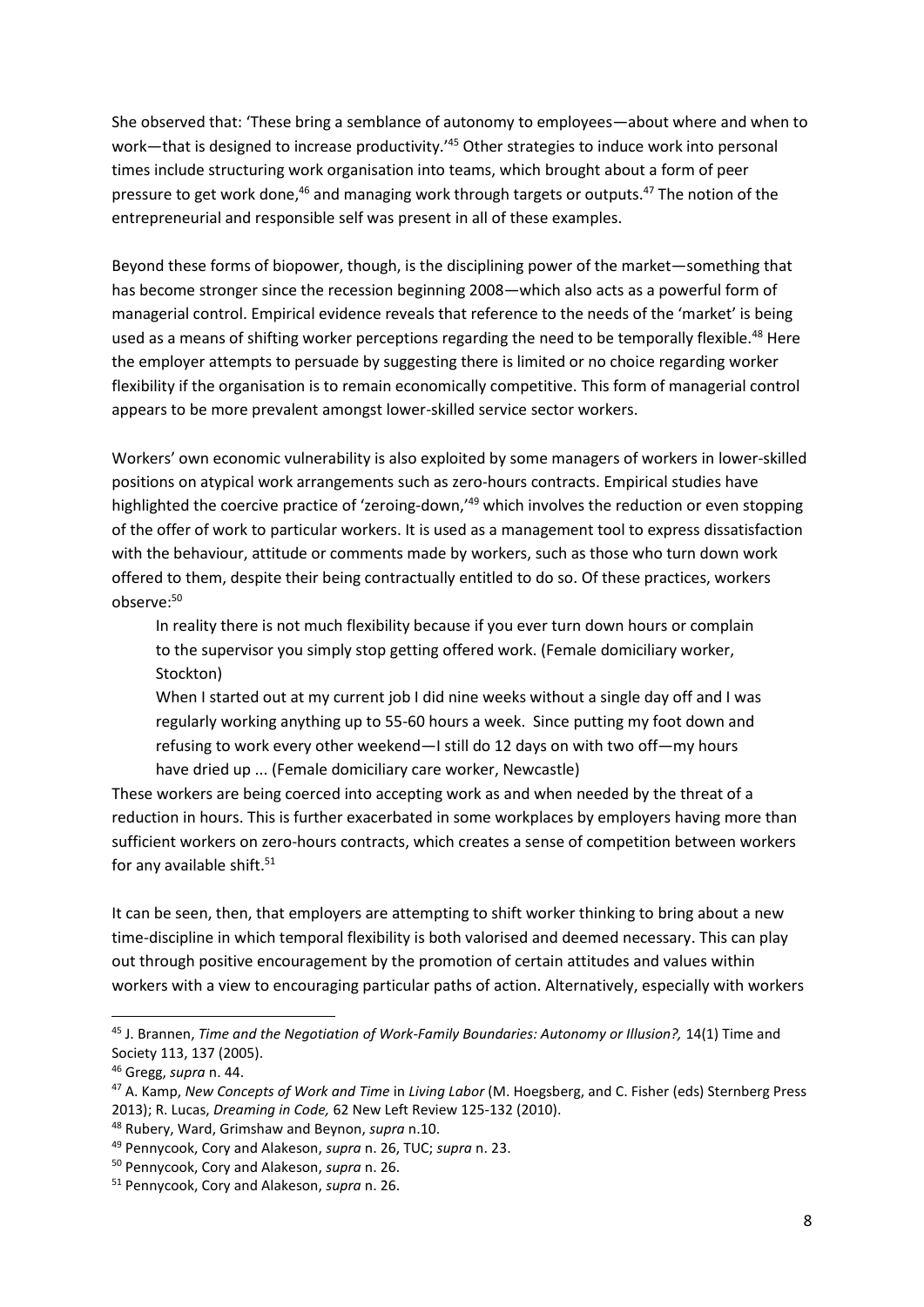in lower-skilled roles, it can play out with varying degrees of coercion, which exploit workers' reliance on their jobs and their wage.

# **4. IMPLICATIONS FOR PERSONAL, NON-WORK TIME**

What does this shaping of worker subjectivities mean for workers' personal, non-work time? Empirical evidence suggests that for workers in higher-skilled job roles, at least, work can be a definite present in their personal, non-work time. For example, a study of more than 1,000 managers conducted by the Institute of Leadership & Management in 2014 revealed that 86% of managers regularly check their emails on evenings and weekends.<sup>52</sup> Moreover, almost one in five (21%) typically check their work email more than ten times per day outside of office hours.

Another, smaller-scale, study of a UK based multi-national company reported in 2012 detailed findings from diaries kept by senior management, middle management and lower management/general employees, together with survey data.<sup>53</sup> This revealed that all study participants checked emails when out of the office. The phenomenon was experienced as an urge or compulsion to check their inboxes—that most workers felt 'sometimes' outside of standard hours, but for others 'often' or 'always.' The reasons these workers gave to explain *why* they engaged with emails when not at work included that checking email was 'necessary' in order to: complete work, to receive information for an upcoming meeting, to finish work that wasn't completed during standard work times, and to progress up the work hierarchy. It is important to note that the technologies that facilitate email and other mediated communications do not themselves require workers' engaging with such communication. Rather, what is critical is the particular social relationship the workers demonstrate with their jobs that makes them feel they should engage with ICTs in this way. Moreover, it is notable that workers' engagement in this work during personal, non-work times was not always initiated in direct response to a phone-call, audible inbox notification or other prompt of incoming communication. At times workers themselves self-initiated the commencement of work.

While this urge or compulsion appeared to stem for the workers in this study, I have argued (refer section 3) that this feeling does not develop unaided. Rather, this sense of wanting to do well in one's job, to meet organisational norms regarding availability and responsiveness to work, to be viewed as a good and, hopefully, upwardly progressing worker, or even simply to do what is required to hold on to one's job, are very much shaped by the efforts of employers (and through their managers). It should also be noted that the workers in this study also reported that the checking of emails outside of the office, particularly when done via a smartphone, had negative effects on their personal lives. For example, it meant that they were missing out on other things in their personal and family lives due to emails and the subsequent work generated from them.

<sup>52</sup> ILM, *Workplace pressure fuels UK overtime culture*, press release dated 9 July 2014, at [https://www.i-l](https://www.i-l-m.com/~/media/ILM%20Website/Documents/Information%20for%20media/Overtime%20press%20release_Web%20pdf.ashx)[m.com/~/media/ILM%20Website/Documents/Information%20for%20media/Overtime%20press%20release\\_](https://www.i-l-m.com/~/media/ILM%20Website/Documents/Information%20for%20media/Overtime%20press%20release_Web%20pdf.ashx) [Web%20pdf.ashx,](https://www.i-l-m.com/~/media/ILM%20Website/Documents/Information%20for%20media/Overtime%20press%20release_Web%20pdf.ashx) *see also* BBC *Managers 'work extra day per week in unpaid overtime'* 9 July 2014, at [http://www.bbc.co.uk/news/business-28220312.](http://www.bbc.co.uk/news/business-28220312)

<sup>53</sup> A.D. Waller and G. Ragsdell, *The Impact of E-mail on Work-Life Balance* 64 Aslib Proceedings 154 (2012).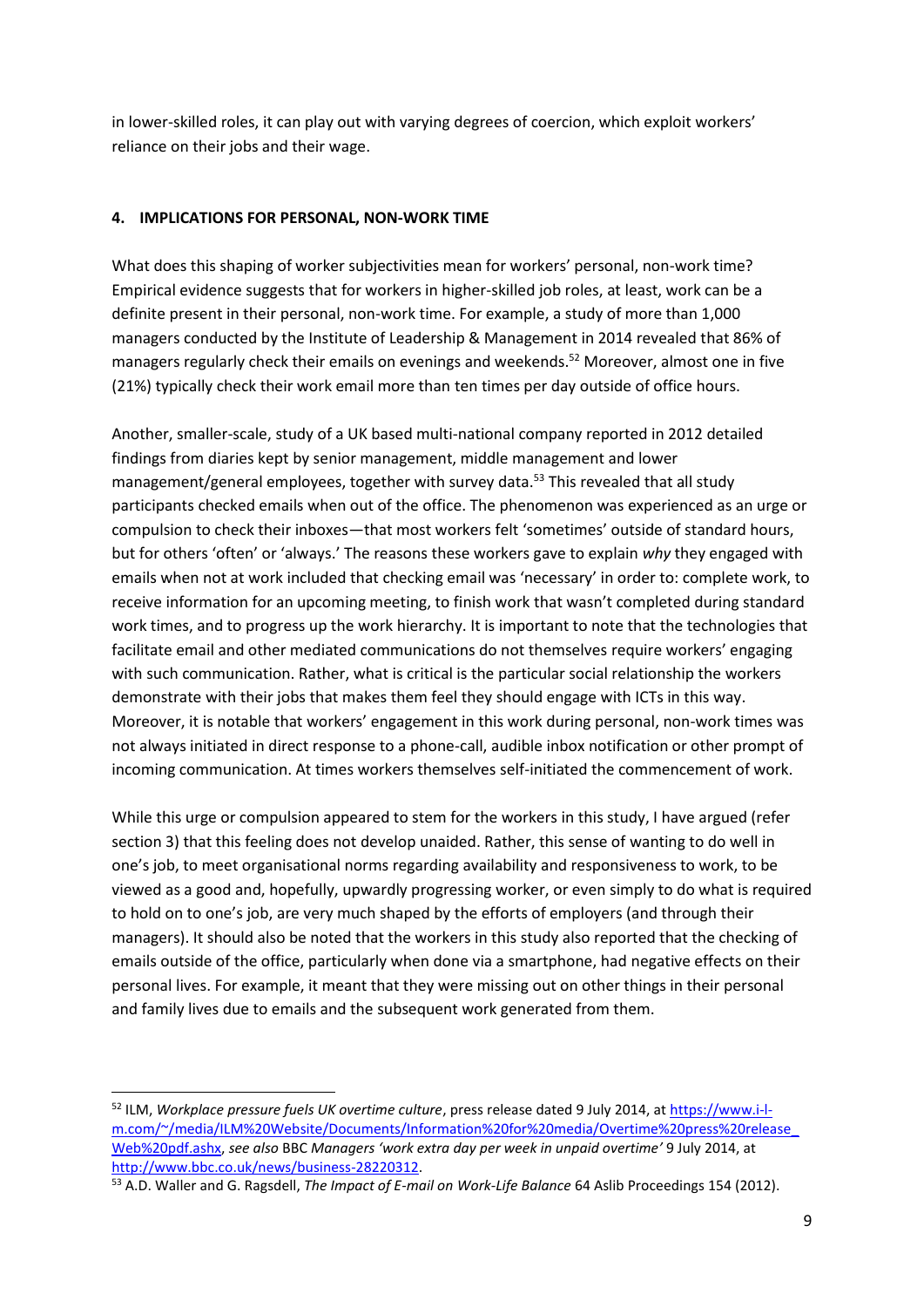Various other studies echo this mixture of workers apparently positively wanting to engage in work (via ICTs) during their personal, non-work time, with some perceived downsides of doing so.<sup>54</sup> A US study of knowledge workers in the fields of law, finance and banking revealed a prevalence of checking for new information via smartphones and responding as needed.<sup>55</sup> A senior manager spoke of his smartphone use as follows: 'I think you keep in the flow more if you're able to keep in touch. If I'm on vacation and I see what's happening with a project, I can write back and question their thoughts.' Yet a lawyer from this same study detailed how he became preoccupied with work issues outside of work: 'I was just on it [his Blackberry] all the time. Not because I had more work to do. I was bringing my work home with me more, even if work wasn't actual legal work. I was just on this thing more, so my brain was working more. I wouldn't sleep as much and was having trouble sleeping.' <sup>56</sup> Similarly, a French study of the smartphone use of workers in a financial institution highlights the potential for negative reactions from family members.<sup>57</sup> One participant observed: 'My wife and son absolutely hate it … I find myself upstairs secretly looking at the BlackBerry and putting it away before anyone finds me.' 58

It is notable from the smaller-scale UK based study (detailed above) that a young female worker observed that she might find it less attractive to engage in work activities during her personal, nonwork time if she had a family. This highlights the strong gender and life stage dimension that will affect workers' experiences of work entering their personal lives. Feminist scholars have observed that a moral economy of time exists in the household context in which carers are expected to give of their time freely to those in their care.<sup>59</sup> Attempts to attend to work matters in the home can go against expectations of simply being available for others,<sup>60</sup> and thus be experienced as stressful and difficult to combine.

This intertwined relationship of the benefits of undertaking work tasks at home and the downsides of doing so has also been observed in debates regarding work life balance. A large-scale review of national based studies from various countries around the world highlights the ambiguity surrounding the role of ICTs in work life balance. $61$  It is noted that although workers can use ICTs to work remotely and improve work life balance, these workers are also at greater risk of working in their free time and thus blurring paid work into times associated with attending to personal commitments and family responsibilities. The European Working Conditions survey 2015, which includes data from

<sup>&</sup>lt;sup>54</sup> These other studies tend to be from outside of the UK and include. See also the Australian study of Greggs, *supra* n. 44.

<sup>55</sup> M. Mazmanian, W. J. Orlikowski and J. Yates, *The Autonomy Paradox: The Implications of Mobile Email Devices for Knowledge Professionals* 24 *Organization Science* 1337 (2013). <sup>56</sup> *Ibid.*, at 1347.

<sup>57</sup> C.H. Besseyre des Horts, K. Dery and J. MacCormick, *Paradoxical Consequences of the Use of Blackberrys: An Application of the Job Demand-Control-Support Model* in *New Ways of Organizing Work: Developments, Perspectives and Experiences* (C. Kelliher and J. Richardson eds, Routledge 2012). <sup>58</sup> *Ibid,* at 24.

<sup>59</sup> K. J. Daly, *Families & Time: Keeping Pace in a Hurried Culture* (Sage 1996); J. Fudge, *A New Gender Contract? Work/Life Balance and Working-Time Flexibility* in *Labour Law, Work, and Family* (J. Conaghan and K. Rittich eds, Oxford University Press 2005); N. Busby, *A Right to Care? Unpaid Care Work in European Employment Law*  (Oxford 2011).

<sup>60</sup> C. Everingham, *Engendering Time: Gender Equity and Discourses of Workplace Flexibility* 11 Time & Society, 335 (2002).

<sup>61</sup> Eurofound and the International Labour Office, *supra* n. 8.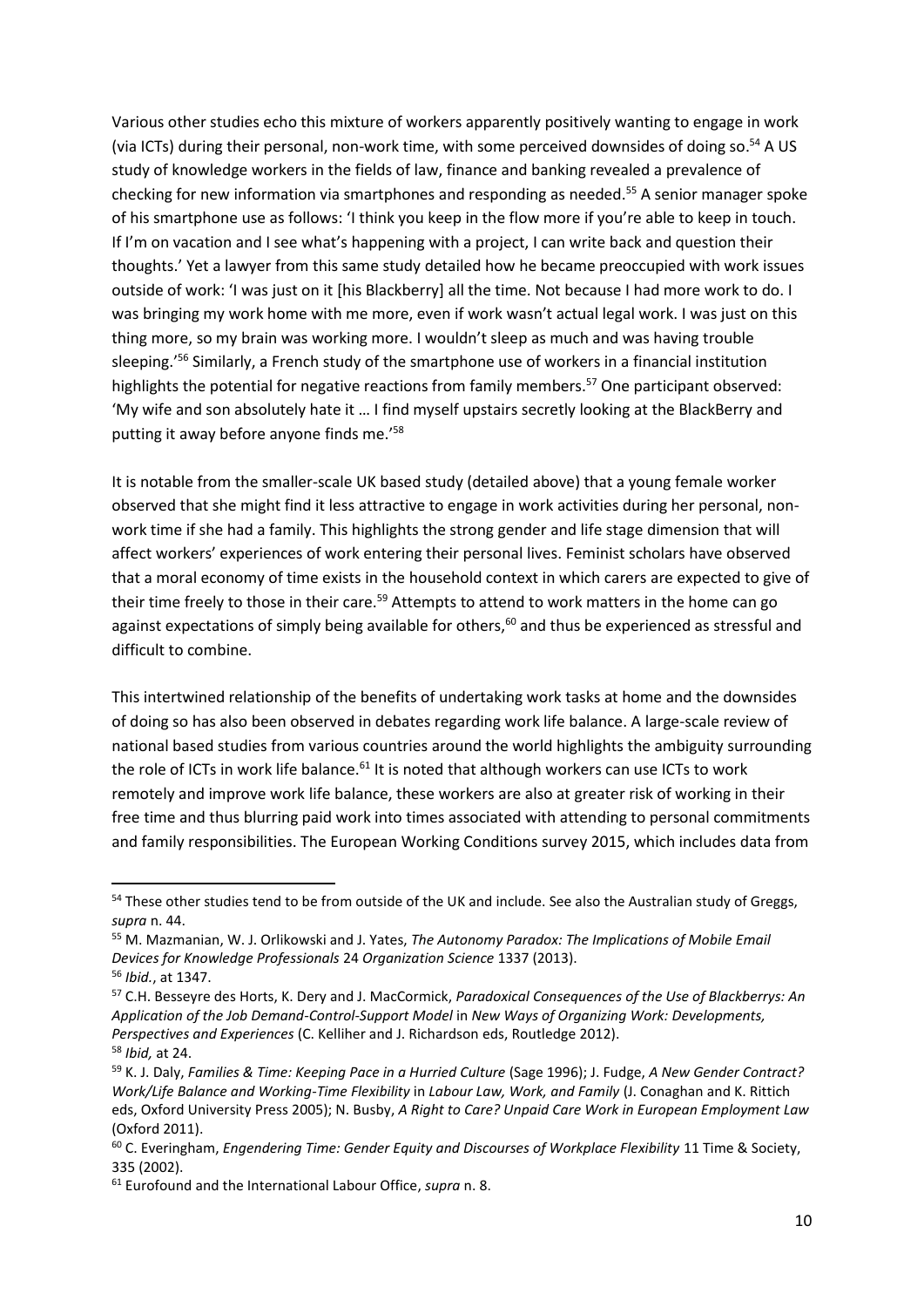the UK, reports that there is a higher potential for work to home interference in the case of workers who use internet enabled devices for work outside of the employers' premises compared to purely office-based workers because a substantially higher percentage of them work in their free time to meet work demands.<sup>62</sup>

For workers in lower-skilled service sector positions, the influence of work entering personal, nonwork times can have more distinctly negative implications. Empirical research suggests that these workers experience their employers as having a significant hold over their lives beyond the work for which they are paid.

Many of these workers have limited certainty over when and for how long they will have personal, non-work time. Forty-two per cent of those on zero-hours contracts, for example, only receive up to 12-hours' notice of when work is available and nearly half (46%) receive little or no notice or find out at the start of a shift if work has been cancelled.<sup>63</sup>

This variability of the timing of shifts means that it is difficult for these workers to fully enjoy their non-work time. Their ability to plan their personal lives and participate in various non-work activities is limited. There is a sense held by some that they should remain available for work, should they be called upon by their employer. $64$  Empirical studies reveal such feelings:

I cannot plan anything. Sometimes they let me know only half an hour before [my] shift.<sup>65</sup> (A male agency worker, working in food processing)

Don't know my rota before the new week therefore I can never make plans. I always miss out on family events and rarely see friends because of it.<sup>66</sup> (Male zero-hours contract worker doing two jobs in hospitality and food processing)

[It's] stressing the rest of the family.<sup>67</sup> (Male cleaner on a zero-hours contract) These accounts suggest that supposed non-work time is not fully the worker's own, nor can it be fully harnessed by workers for their own purposes.<sup>68</sup>

The unpredictability regarding the number of hours given to those on zero-hours contracts and some other atypical work arrangements creates variation in take-home pay, which further contributes to workers' inability to enjoy and plan their personal, non-work, time.<sup>69</sup> This is particularly problematic because these jobs are strongly associated with low pay,<sup>70</sup> and can result in debt.<sup>71</sup> Expenditure on childcare is also a key issue for those workers with young children.<sup>72</sup> In addition to being expensive,

<sup>62</sup> Eurofound and the International Labour Office, *supra* n. 8.

<sup>63</sup> CIPD survey cited in TUC, *supra* n. 23, at 13*.*

<sup>64</sup> TUC, *supra* n. 23.

<sup>65</sup> TUC, *supra* n. 23, at 13.

<sup>66</sup> TUC, *supra* n. 23, at 37.

<sup>67</sup> TUC, *supra* n. 23, at 37.

<sup>68</sup> These findings have been echoed in the US context. *See,* Working Washington, *Inflexible and Out of Balance: Unpredictable, Insecure Schedules in Seattle's Service Industry* (Working Washington 2016).

<sup>69</sup> TUC, *supra* n. 23 and Pennycook, Cory and Alakeson, *supra* n. 26.

<sup>70</sup> TUC, *supra* n. 23*.*

<sup>71</sup> Pennycook, Cory and Alakeson, *supra* n. 26.

<sup>72</sup> TUC, *supra* n. 23. *For US examples see:* Centre for Law and Social Policy, Retail Action Project & Women Employed, *Tackling Unstable and Unpredictable Work Schedules: A Policy Brief on Guaranteed Minimum Hours*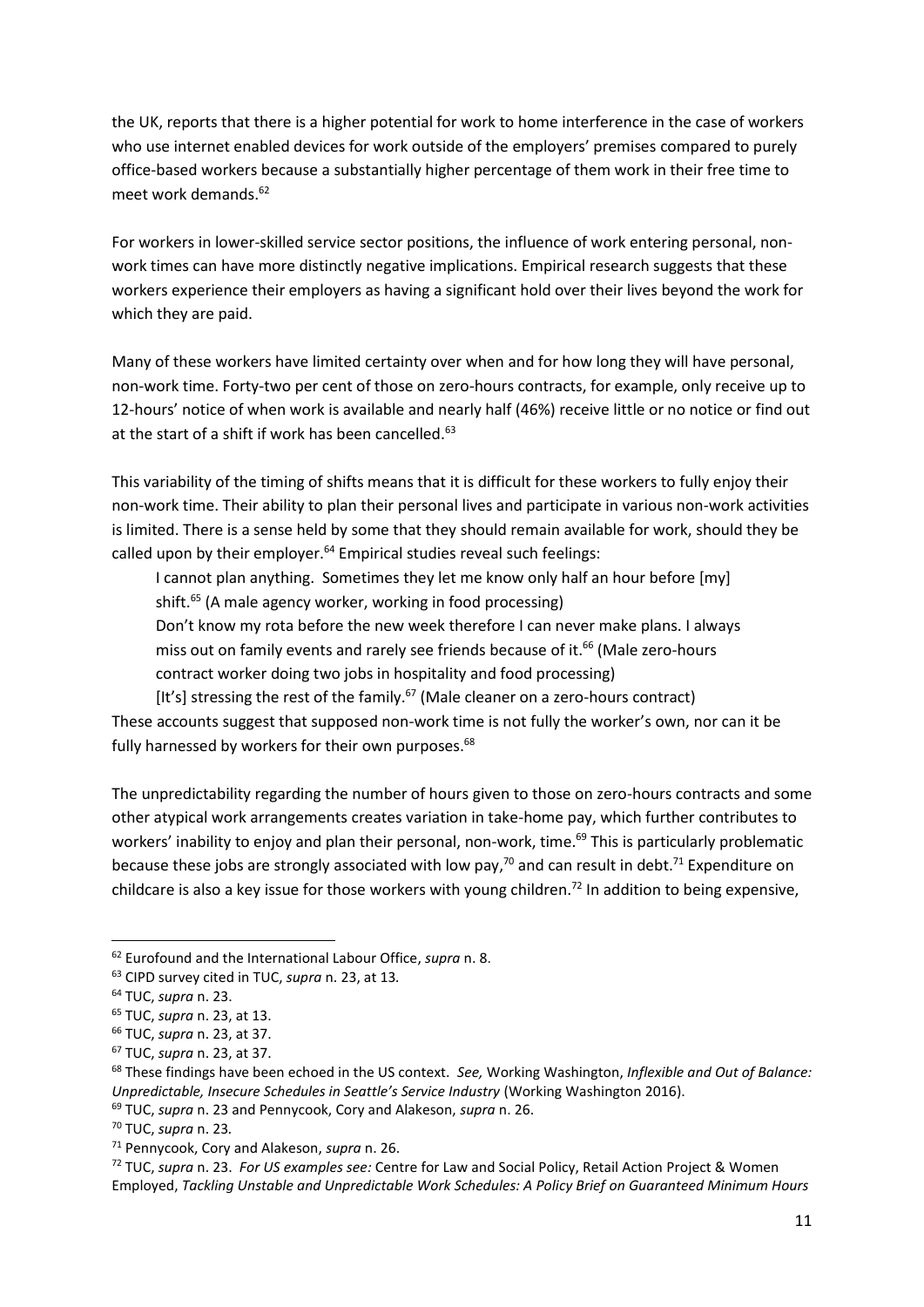formal systems of childcare are generally rigid in the sense that they don't allow for changes to the timing at which the care is provided. If work schedules change, workers can find that they are paying for childcare they do not need. Longer terms planning and investment, such as when or whether to have a family or whether to pursue further study, can also be jeopardised.<sup>73</sup>

From this examination of the experience of workers' personal, non-work, time the unequal power relations at play between employers and workers is laid bare. There are many negative repercussions for workers resulting from temporal practices that demand flexibility as and when needed, especially for those in lower-skilled roles. Any benefits of such flexibility for workers themselves are distinctly limited in comparison to the gains experienced by employers. Moreover, workers lack complete autonomy over this time. To interrupt family life for work can be difficult to organise, disruptive and stressful.

# **5. 'WORKING TIME' IN THE WTR AND NMWR**

Is the present regulation of working time—in the form of the WTR and the NMWR—adequately equipped to protect workers against the exploitation inherent in these new temporal trends? This section outlines the relevant provisions and then considers their likely applications with respect to workers in higher-skilled roles and those in lower-skilled roles.

The WTR define 'working time' in relation to a worker as: '(a) any period during which he is working, at his employer's disposal and carrying out his activity or duties, (b) any period during which he is receiving relevant training and (c) any additional period which is to be treated as working time for the purpose of these Regulations under a relevant agreement; and 'work' shall be construed accordingly.<sup>74</sup> In relation to part (a) above, all three elements are required for a period to be counted as working time.<sup>75</sup> However, the last limb—carrying out his activities or duties—is fulfilled by the worker being present and available at the workplace with a view to providing their services.<sup>76</sup>

There has been a spate of case law emerging at the European level regarding whether on-call work constitutes 'working time' and thus whether it is subject to the protections offered under the Working Time Directive.<sup>77</sup> In a review of these cases, McCann observes that the CJEU has adopted a unitary model, which embraces the expanse of activities that make up the job, periods of activity

*and Reporting Pay Policies* (2014) and L. Ben-Ishai, H. Matthews and J. Levin-Epstein, *Scrambling for Stability: The Challenges of Job Schedule Volatility and Child Care* (Centre for Law and Social Policy 2014).

<sup>73</sup> G. Koessl, *The Temporalities of Working Lives: Orientations to Time in Career Portraits and in the London Banking Industry,* (Thesis submitted to the Department of Sociology, Goldsmiths, University of London, 2013). <sup>74</sup> Regulation 2(1) WTR.

<sup>75</sup> *Case* C-303/98 *Sindicato de Médicos de Asistencia Publica (SIMAP) v Conselleria de Sanidad y Consumo de la Generalidad Valenciana* [2000] IRLR 845.

<sup>76</sup> *SIMAP* (n 6) at p968, para 48, as noted in Rodgers, *supra* n. 17, at 80.

<sup>77</sup> *Case* C-303/98 *Sindicato de Médicos de Asistencia Publica (SIMAP) v Conselleria de Sanidad y Consumo de la Generalidad Valenciana* [2000] IRLR 845; Case C-151/02 *Landeshaupstadt Kiel v Jaeger* [2003] ECR I-08389; Case C-14/04 *Dellas and Others V Permier Ministre and Another* [2005] ECR I-10253; Case C-437/05 *Jan Vorel v Nemocnice Ĝý Krumlov* [2007] ECR I-00331; Case C-151/02 *Nicuşgigore v Regia Naţională a Pădurilor Romsilva—Direcţia Silvică Bucureşti* [2011] ECR I-00020.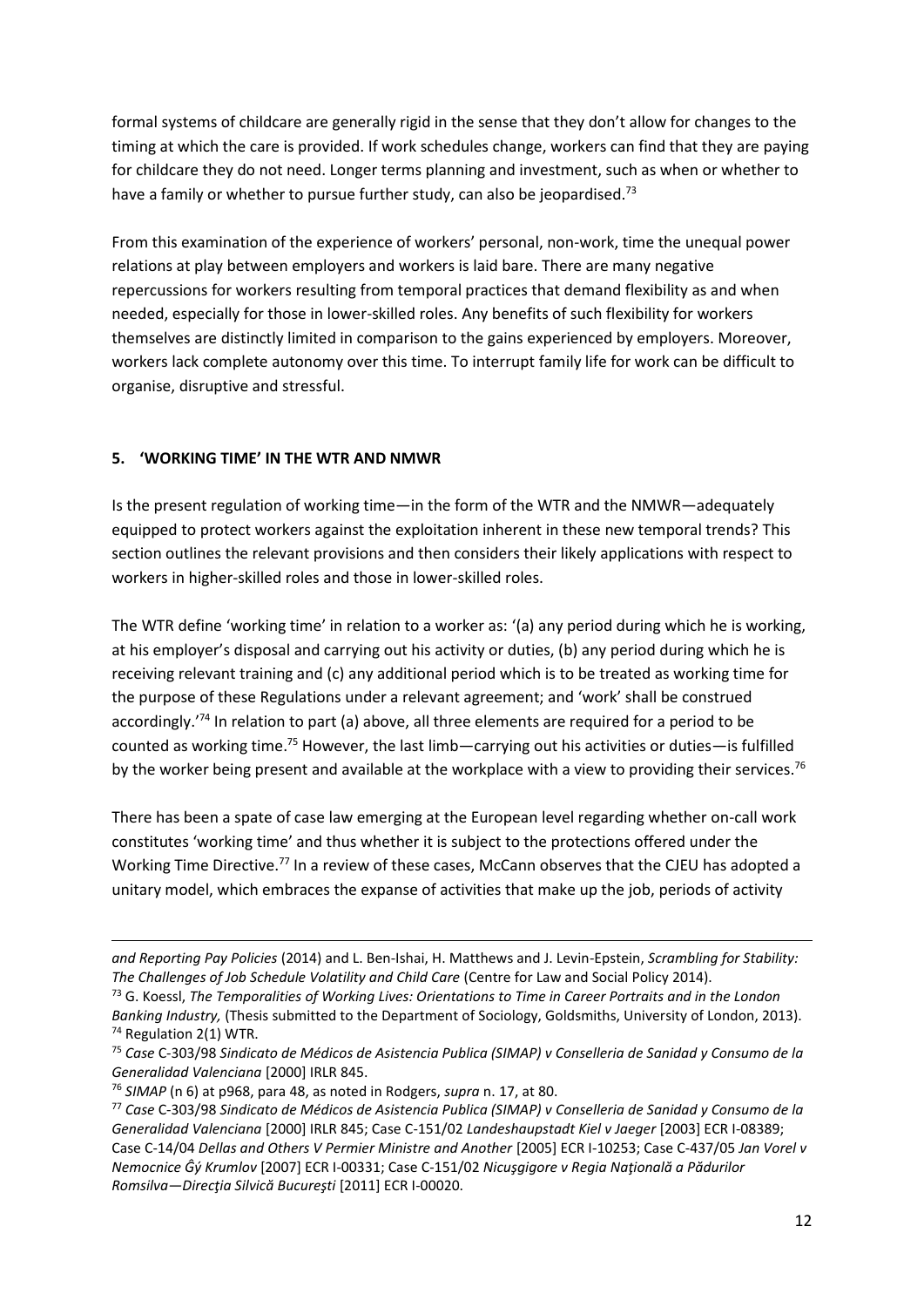and episodes of availability.<sup>78</sup> However, certain requirements must be met. Of note is the continued importance of the worker being present at the employers' place of work. If the presence of the worker is not required by the employer then it is assumed that the worker is free to manage their own time and pursue their own interests. It is also notable that there needs to be an obligation on the part of the worker to be at the employer's disposal. This is typically evidenced by a formal arrangement between the two parties regarding the worker's availability or duties.

An important feature of the WTR is that it contains certain derogations. These include regulation 20, which relates to 'unmeasured working time.' Many of the protections of the WTR will not apply 'in relation to a worker where, on account of the specific characteristics of the activity in which he is engaged, the duration of his working time is not measured or predetermined or can be determined by the worker himself, as may be the case for (a) managing executives or other persons with autonomous decision-taking powers; (b) family workers; or (c) workers officiating at religious ceremonies in churches and religious communities.<sup>'79</sup> The Working Time Regulations 1999<sup>80</sup> inserted a new paragraph (2) into regulation 20 of the WTR which reads: 'Where part of the working time of a worker is measured or predetermined or cannot be determined by the worker himself but the specific characteristics of the activity are such that, without being required to do so by the employer, the worker may also do work the duration of which is not measured or predetermined or can be determined by the worker himself, regulations 4(1) and (2) and 6(1), (2) and (7) shall apply only to so much of his work as is measured or predetermined or cannot be determined by the worker himself.' This paragraph extends the effect of regulation 20 somewhat, although the parameters of how much are not particularly clear.

Another, critical, derogation to the WTR is contained in regulation 4(1) which allows the employer (via regulation 5(1)) to obtain a worker's written agreement that the maximum weekly working time will not apply. Research conducted in 2002 reveals that this exclusion was widely used in the UK.<sup>81</sup> This is likely to still be the case.

Unlike the WTR, the NMWR do not specifically define 'working time.' Instead regulation 17 refers to the 'hours of work' treated as worked for the purposes of payment of the minimum wage to be determined separately for 'time work,' 'salaried hours work,' 'output work' and 'unmeasured work.'

Regulation 32 of the NMWR refers to situations regarding workers being available to work. Paragraph 1 states: 'Time work includes hours when a worker is available, and required to be available, at or near a place of work for the purposes of working unless the worker is at home.' Paragraph 2 further articulates that this only includes time when the worker is awake and available for the purposes of working (i.e. if they are not sleeping, even if sleeping facilities are provided). A body of case law has emerged that clarifies that regulation 32 only applies when workers are

<sup>78</sup> D. McCann, *Travel Time as Working Time: Tyco, the Unitary Model and the Route to Casualisation* 45 ILJ 244 (2016).

<sup>79</sup> WTR, reg 20(1).

<sup>80</sup> By virtue of reg 4.

<sup>81</sup> C. Barnard, S. Deakin and R. Hobbs, *Opting out of the 48-Hour Week: Employer Necessity or Individual Choice? An empirical Study of the Operation of Article 18(1)(b) of the Working Time Directive in the UK* 32 ILJ 223 (2003).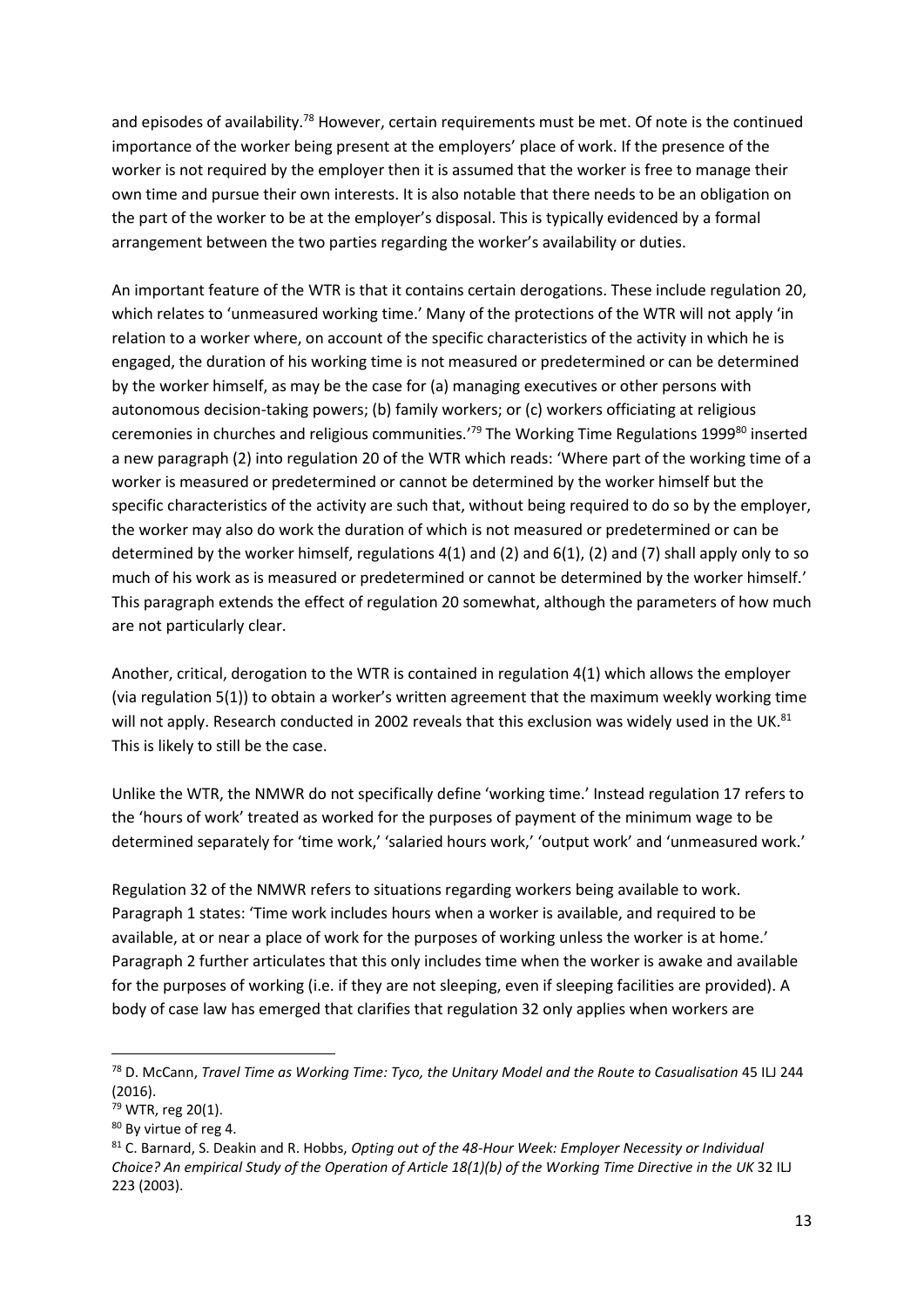available for work but are not actually working.<sup>82</sup> Workers will be working if there is a formal arrangement for work to be undertaken or if there is a formal requirement for the worker to be in a particular location. Similarly, those undertaking 'salaried hours work' are entitled to payment of the NMWR for 'hours a worker is available at or near a place of work for the purposes of working, unless the worker is at home<sup>'83</sup> but, of these times, only that when a worker is awake for the purposes of working.<sup>84</sup> Again, there is the requirement that the worker being awake and available for work.<sup>85</sup> Thus, the NMWR is clear to exclude time workers are at home—when they are not 'working' but simply on-call—from working time that would require payment of the national minimum wage.

Is the heightened level of availability and responsiveness demonstrated by many workers in higherskilled roles outside of standard hours when at home or otherwise away from work captured by the WTR and NMWR (although the latter is far less likely to be relevant to these workers)? On one level, it would seem that if these workers are actively engaged in work outside of standard hours when at home, for example, they are indeed working, as per the definition in the WTR. However, any period of their being available and ready to respond to work, i.e. on-call work, is more problematic in terms of the protective and compensatory provisions.

First, the issue arises as to whether the workers are *required* to undertake these tasks. An important feature of the WTR's conception of working time in such circumstances (and also that of the NMWR) is that there is an obligation on the worker to be at the employer's disposal. As noted in section 1, it is unlikely that higher-skilled knowledge workers will have formal arrangements with their employer by which they agree that the worker be available or engage in work outside of standard work times. It would seem that it may be difficult to demonstrate that these workers are required to be available and/or responsive to work. However, through my analysis of new managerial strategies that involve the exertion of influence and pressure in the form of biopower or economic threat, it can be seen that employers are imposing something akin to an obligation on workers to act in such ways during their personal, non-work time. The obligation to do so is not explicit. But this does not mean that the pressure does not exist.

Second, there is the issue of the location of the worker when 'on-call'. The WTR (and the NMWR) require the worker is present and available at the place of work—otherwise they are considered 'free' from work. However, internet enabled ICTs make this need to be in a particular location for work rather redundant. These higher-skilled knowledge workers can undertake most of their work tasks from any location. Moreover, the notion of these workers feeling completely 'free' from work during these periods is not backed up by empirical evidence (refer section 4).

Beyond this, though, the derogations contained in the WTR may preclude these workers from protection. The derogation relating to 'unmeasured working time' assumes that managers and others who may engage in unmeasured working time have a degree of autonomy regarding when

<sup>83</sup> NMWR, reg 27(1)(b).

<sup>84</sup> NMWR, reg 27(2).

<sup>82</sup> *British Nursing Association v IRC* [2003] ICR 19; *Scottbridge Construction Ltd v Wright* [2003] IRLR 21; *Whittlestone v BJP Home Support Ltd* [2014] ICR 275; *Burrow Down Support Services Ltd v Rossiter* [2008] ICR 1172; *Esparon (t/a Middle West Residential Care Home v Slavikovska* [2014] IRLR 598.

<sup>85</sup> NMWR, reg 27(2).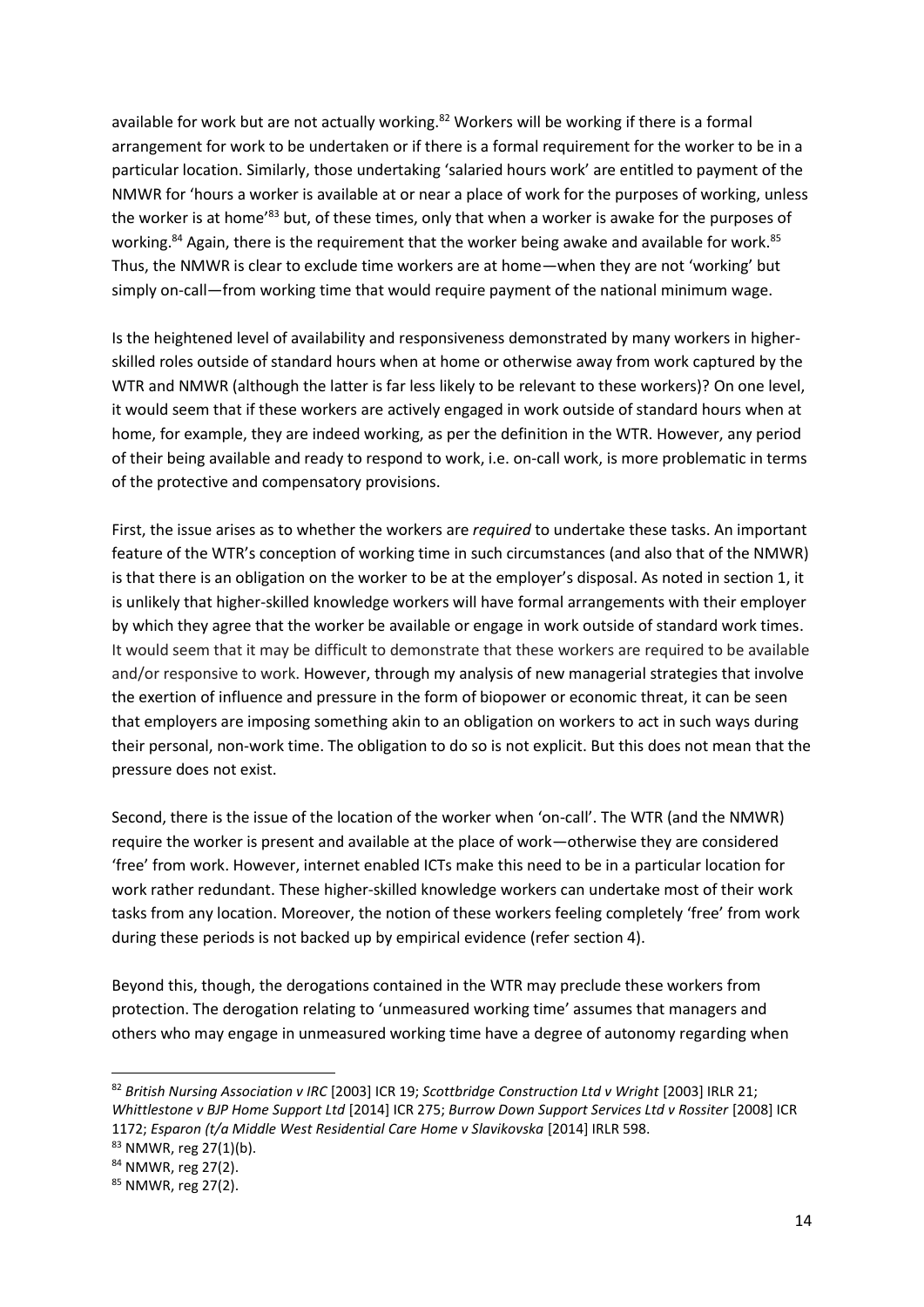and how many hours they work and can thus manage their own working time.<sup>86</sup> However, as noted above, this assumption appears problematic. Moreover, these higher-skilled knowledge workers are also likely to fall into the category of worker who is asked to enter into an opt-out agreement with their employer stating that the maximum weekly working time will not apply to them.<sup>87</sup>

If we consider the position of those in lower-skilled service positions, the situation is somewhat worse. By virtue of the contractual arrangements that these workers enter into with their employers they are typically only paid for the time that they spend working, i.e. they engage in 'time work' as per the NMWR. Time spent in activities such as waiting and being available for work, preparing to go to work and being told that there is no longer any work, or similar periods, will simply be deemed to fall outside of what constitutes 'work' and thus will not be paid. Lower-skilled service sector workers may very well feel obligated to be available and responsive to calls of work by their employer, particularly given any economic pressure exerted over them act in such a way. But, yet again, it is difficult to see that they are 'required' to be available, especially so for those on zero-hours contracts who are contractually entitled to turn down the offer of work. In effect, the activities of waiting, being available and preparing for work are viewed as outside of the realm of production. Yet the non-payment of these times is detrimental for the very ability of these workers to ensure their livelihood. This conception of such times will be problematized in section 6 below.

It is clear that the present regulation of working time contained in the WTR and NMWR is inadequate to limit and/or compensate workers from these new temporal trends. However, the insights gained from the sociological analysis of these trends can assist in determining a potential way forward.

# **6. REFLECTIONS ON REGULATING THE NEW TEMPORALITY OF WORK**

Is there a way to move beyond the present situation of new exploitative working time patterns and inadequate regulation to protect against them? In this final section, I drawing on the insights gained from the sociological analysis of these temporal trends to consider whether it is possible to extend the concepts of 'working time' and 'work' underpinning the WTR and NMWR to better protect and/or compensate workers. I conclude that an alternative regulatory approach is the most appropriate response.

Beginning by focusing on workers in higher-skilled knowledge based roles, a key conceptual shift that would need to take place concerns the relevance of location in the categories of working time and work. Much of the work of these workers has been effectively decoupled from formal locations of work due to the technical features of ICTs. It is no longer relevant whether the worker is at the employers' premises or other formal location.

New understandings of what it means for workers to be *required* to work also need to be developed. As noted in section 5, above, these workers do not typically have formal arrangements requiring

**<sup>.</sup>** <sup>86</sup> See also D. McCann, *The Role of Work/Family Discourse in Strengthening Traditional Working Time Laws: Some Lessons from the On-Call Work Debate* 23 Law in Context: A Socio-Legal Journal 127 (2005). <sup>87</sup> WTR, reg 4(1). *See* Barnard, Deakin and Hobbs, *supra* n. 81.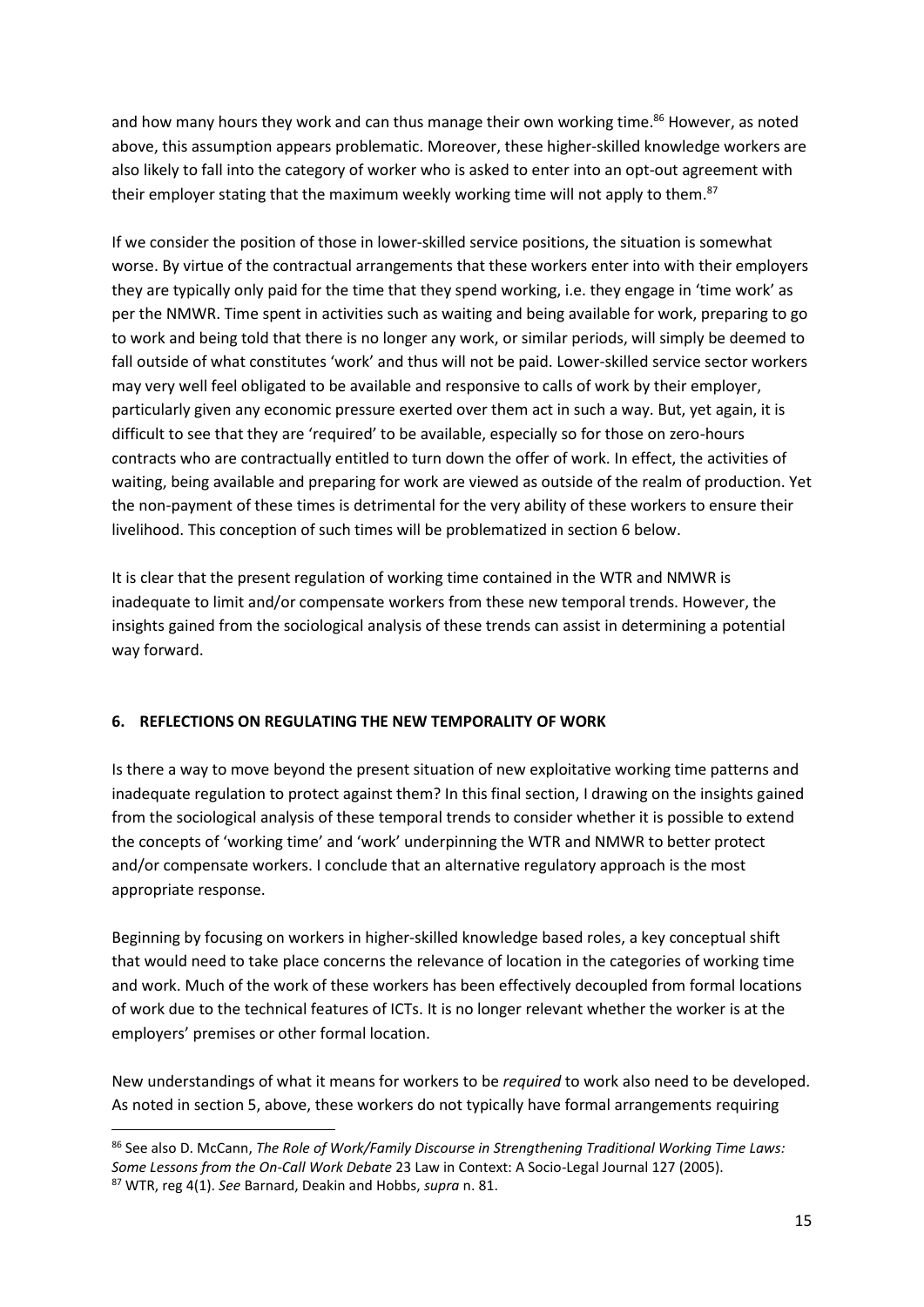them to work outside of standard hours, but they do experience a strong pressure (in the form of biopower and economic control exerted by employers) encouraging them to do so. There are certain difficulties, though, in extending the notion of the requirement to work to capture these pressures. Fundamentally, it would be difficult to determine whether or not there really existed a requirement to work out of standard hours. There may well be pressures upon workers and these workers may feel a sense of obligation. Yet workers will respond differently to such pressure. Some workers may resist this pressure at certain times or decide themselves how and when they will consider attending to work matters during their personal time, such as setting timeframes or time limits for doing so. Others may resist it entirely by refusing to attend to work outside of standard hours. Any negative consequences that result from this worker resistance, such as a failure to be promoted, will be difficult to directly attribute to such acts. The matter does not become any clearer if effort is made to try and understand whether the worker is subordinated to the employer during these periods or even at the employer's disposal.

Related to the difficulties in identifying whether workers are *required* to work is identifying the temporal parameters of such requirement. Implicit in the notion of on-call work is the assumption that it relates to a set duration and starts and ends at particular times. However, from my analysis in section 4 it can be seen that these workers can feel the obligation (or desire) to engage in work tasks outside of standard work times at any time and this engagement in work is not limited to a fixed duration. Matters start to become problematic if all personal, non-work, time, perhaps apart from that when the worker is sleeping, is potentially on-call time.

For workers in lower-skilled service sector positions the contractual arrangements that allow for time worked to be paid and other times simply excluded need to be addressed. I suggest that at a fundamental level there needs to be a broadening of thinking around what constitutes a productive activity, and thus what can potentially be included in the notion of work. Specifically, productive work could be extended for these workers to include the times in which they are ready and available for work, albeit not undertaking actual work tasks. I made the point (in section 2) that employers' temporal organisation of these workers as and when needed, be it through zero-hours contracts or other atypical work arrangements, form an integral part of the production process of the employing organisations. The alignment of work demand with labour supply is a key means of achieving value in production. It rests on the assumption and, indeed, completely relies upon, a ready availability of workers.

However, to conceptualise the ready availability of these workers to engage in work a productive activity may give rise to other types of activity being claimed as productive and thus, potentially, 'work.' For example, the arguments long made by feminist scholars regarding the vital role that reproductive work plays in the on-going ability of employing organisations to function may need to be revisited.<sup>88</sup> This, of course, may not be a bad flow-on effect of any shift in conceptual thinking.

<sup>88</sup> K. Weeks, *Life Within and Against Work: Affective Labor, Feminist Critique, and Post-Fordist Politics* 7 ephemera 233 (2007); K. Rittich, *Feminization and Contingency: Regulating the Stakes of Work for Women* in Labour Law in an Era of Globalization: Transformative Practices & Possibilities (J. Conaghan, R. M Fischl and K. Klare eds, Oxford University Press 2000).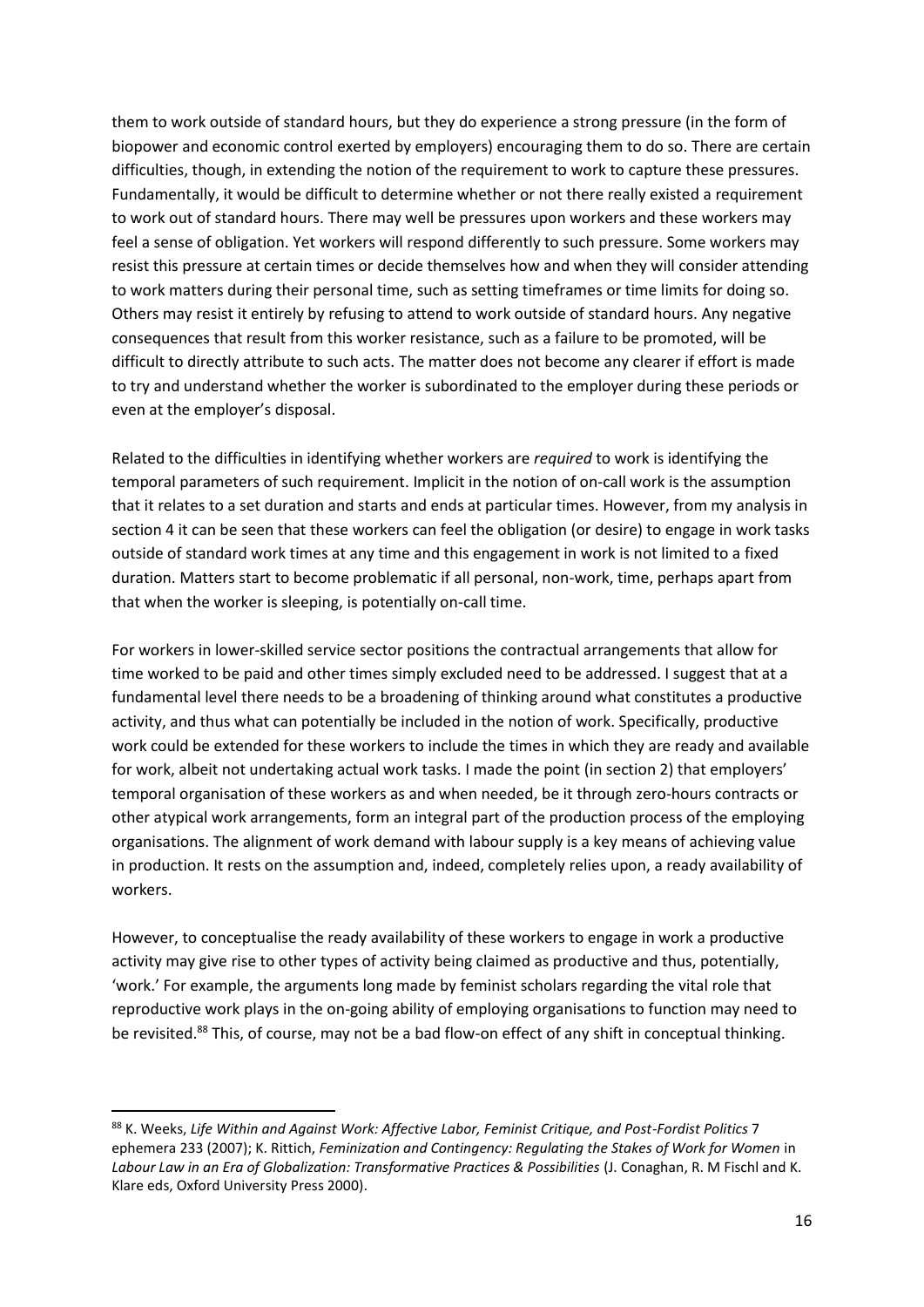If the ready availability of these workers to engage in work is considered a productive activity, it is possible that certain periods of time may be considered on-call work. However, the issues identified above for workers in higher-skilled roles become relevant again. Both the WTR and NMWR, require workers to be present at their place of work. While the workers in lower-skilled roles do typically need to go to the formal place of work to engage in work tasks, their ready availability for work occurs outside of this location. Moreover, there is the issue that the parameters of the on-call period, such as the start and end times, are not clear. These workers may be potentially called in to work within a wide range of time periods. Empirical data suggests these periods are not necessarily set or predetermined. Beyond this, there is also the issue of whether these workers can turn down an offer for work or whether they are required to accept the work offered. On-call work is usually that which the worker cannot turn down. While many are contractually entitled to decline work, for example if they are on zero-hours contracts, these workers may still experience a very real obligation to positively respond to their employer's request—not least because they may experience negative repercussions if they fail to do so.

It can be seen, then, that there are quite a few conceptual difficulties if attempt were made to extend notions of work and working time to encompass the temporal trends experienced by workers in both higher-skilled knowledge based roles and lower-skilled service sector work. Perhaps the most fundamental issue lies in the way that the legal conceptions of work and working time are based on an assumed binary distinction between work and non-work.<sup>89</sup> Implicit in this analytical division is the idea that each category is discrete and can be easily distinguishable from each other.<sup>90</sup> Yet attempting to extend these categories dramatically may render their value worthless. The concept of working time, for example, may lose any analytical utility if nearly all time could potentially be included within it.

Other difficulties can arise if the concepts of work and working time are deemed to have varying features or qualitative forms within the categories. By this I mean that a range of periods of time may be deemed to be working time, but there are different types or classes of working time within the broader category. The possibility of treating such periods differently in terms of protections or compensations was considered by the CJEU in its decision of *Tyco (Federación de Servicios Privados del sindicato Comisiones obreras (CC.OO.) v Tyco Integrated Security SL)*<sup>91</sup> and was subsequently commented on by McCann.<sup>92</sup> This case questioned whether the travelling time of a group of peripatetic workers with no fixed or habitual workplace should fall within the Working Time Directive conception of working time. It was decided on the facts that the time spent travelling between the workers' home and their first and last clients of the day did constitute working time. But the court suggested that some types of working time, while being protected under the Working Time Directive, may be subject to different or no minimum wage requirements. McCann noted that this suggests 'a brand of fragmentation increasingly familiar from a range of techniques that drain

<sup>89</sup> J. Conaghan and K. Rittich, *Introduction: Interrogating the Work/Family Divide* in *Labour Law, Work, and Family* (J. Conaghan and K. Rittich eds, OUP 2005); Rittich, *supra* n. 88; E. Rose, *Workplace Temporalities: A Time-Base Critique of the Flexible Working Provisions* 46 ILJ 2 (2017).

<sup>90</sup> See also McCann, *supra* n. 86, E. Genin, *Proposal for a Theoretical Framework for the Analysis of Time Porosity* 32 IJCLLIR 280 (2016).

<sup>&</sup>lt;sup>91</sup> Case C-266/14, Judgment of 10 September 2015.

<sup>92</sup> McCann, *supra* n. 78.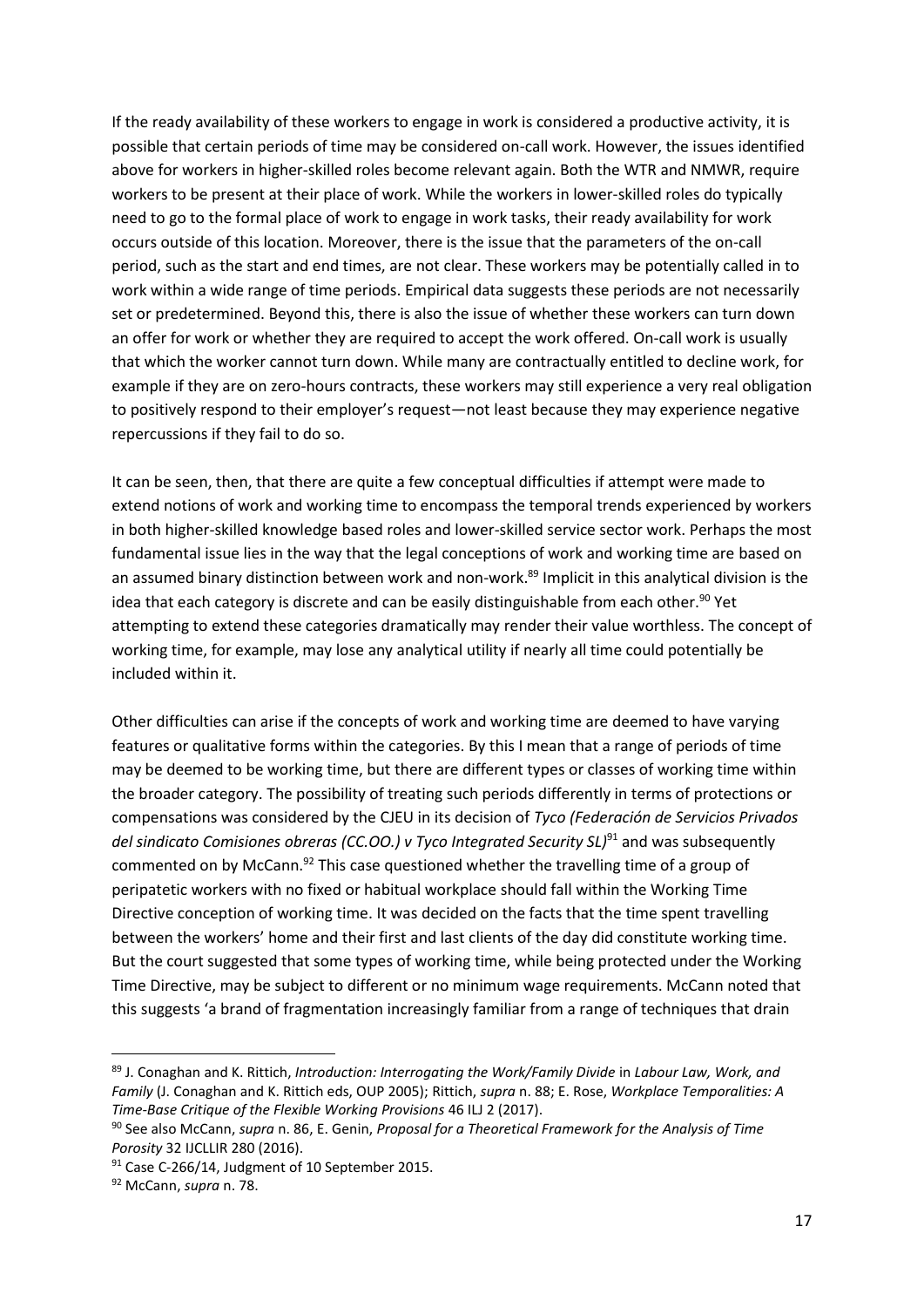waged-time from the working day' and concludes that all hours that are deemed to constitute working hours should be protected and remunerated is the same way.<sup>93</sup>

An alternative approach to dramatically adapting concepts of work and working time, and one which I consider to have merit, is to introduce interventions aimed specifically at avoiding the extreme forms of temporal flexibility altogether—or at least the worst variants of them. This could be achieved through separate means for workers in higher-skilled knowledge based positions and those in lower-skilled service roles.

The 'right to be disconnected' is one means of directly challenging the apparent limitless contact and engagement faced by many workers in higher-skilled knowledge based roles. <sup>94</sup> The focus here is on protecting workers from the intrusion of work into their personal lives. There have been limited national efforts in this direction to date, notably in France and Germany. In the French case, an article was recently introduced into the French labour code that obliges employers and employees in companies with more than 50 staff to negotiate the use of ICT. <sup>95</sup> The goal of this negotiation is to ensure respect for workers' rest and holiday periods and workers' family lives.<sup>96</sup> More examples of the adoption of the right to be disconnected can be seen at company/workplace level in employing organisations, again in France and Germany.<sup>97</sup> Car manufacturing businesses, such as Renault, BMW and Daimler have introduced variants and include strategies such as placing limitations on sending emails in the evenings and weekends, encouraging workers to agree upon fixed times of reachability, and introducing email software that deletes all incoming messages when workers are on holiday with an automatic message sent to the sender inviting them to contact the worker when they return.

In terms of workers in lower-skilled service sector roles, there are various ways in which the downsides of unpredictable work schedules could be addressed–notably by introducing positive duties.<sup>98</sup> This could include the requirement for contracts for work to guarantee minimum hours of work and controls regulating scheduling practices, such as rights to advance notification of schedules, the right to compensation for last minute cancellation or change to schedules, and the prohibition of discriminatory or abusive scheduling practices.

Adopting legislation that specifically aims to eliminate, at least to some degree, the very temporal trends that are causing difficulties for workers seems would seem a better approach. It is highly problematic to extend present notions of work and working time to encompass these new work patterns. Indeed, doing so may render them effectively useless. Of course in thinking through a possible introduction of new legal protections, it is important to consider why the issue developed in

<sup>93</sup> *Ibid.*, at 249.

<sup>94</sup> For a useful summary of the use of the approach, refer: Eurofound and the International Labour Office, *supra* n. 8.

 $95$  Article L2242-8, modified by Law No. 2016-1088 of 8 August 2016, article 55 (v).

<sup>96</sup> Eurofound and the International Labour Office, *supra* n. 8.

<sup>97</sup> Eurofound and the International Labour Office, *supra* n. 8.

<sup>98</sup> Debates on this topic have been going on in the US where unpredictable schedules are a widespread problem. *See* Centre for Law and Social Policy, Retail Action Project and Women Employed, *Tackling Unstable and Unpredictable Work Schedules: A Policy Brief on Guaranteed Minimum Hours and Reporting Pay Policies*  (2014).